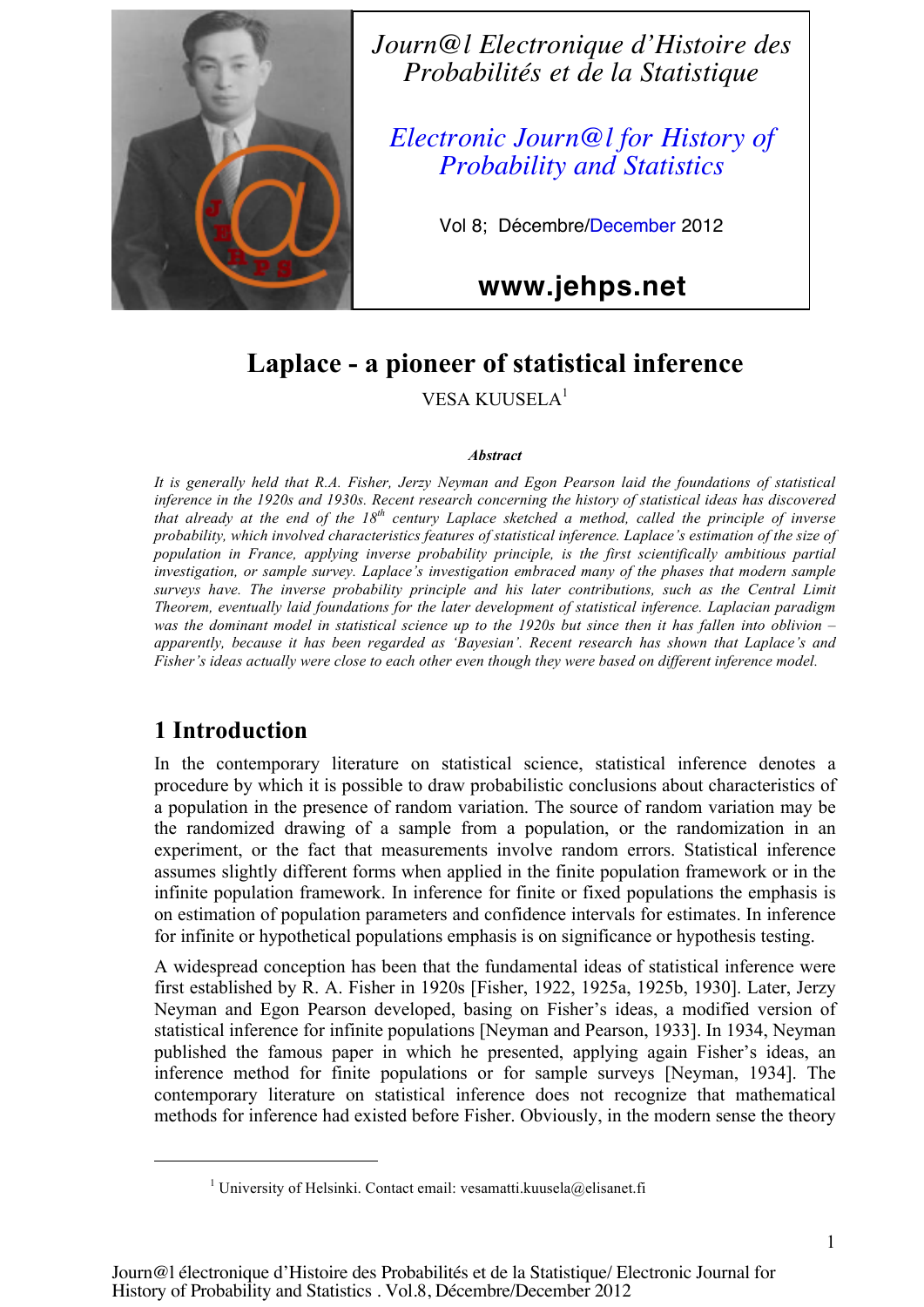did not exist. However, quite recently Hald [2007] has brought up the fact that many ideas of statistical inference can be traced back to the end of the  $18<sup>th</sup>$  century.

Modern statistical inference can be seen as an outgrowth of the idea of inverse probability that was developed at the end of the  $18<sup>th</sup>$  century mainly as a creation of Pierre Simon Laplace. In inverse probability the question is, given the outcome of an experiment or the observations, what can be concluded about the underlying causes of outcomes and their stochastic characteristics? Clearly, inverse probability addresses the same question as statistical inference.

The application of inverse probability, or statistical inference, in real world problems involves two different but intimately related tasks: the derivations of direct probabilities and probability distributions, which is a mathematical exercise and hence deductive inference; and the application of probability distributions to make inferences about the unobserved part of the population, which is inherently inductive.

Direct probabilities are abstract models that in a general form cannot be applied as such because the situations in the real world are much too diverse and complex. Application of direct probability model to a real world phenomenon requires a link in the form of an intermediate model – an inference model – that attaches the abstract probability model to the observed phenomenon. An inference model is a thought model or thought experiment, i.e. a procedure or a conceptual model through which an abstract probability model is linked to real world events. Typical to a thought experiment is that it is composed of such a setup that can or could be tested experimentally if necessary.

In the current forms of statistical inference, the inference model is composed of repeated drawings of samples from the same population. These repeatedly drawn samples yield the sampling distribution of an estimate. This inference model was introduced by Fisher in the 1920s. In practical work, repeated sampling is never carried out, though. Samples are concretely drawn repeatedly only occasionally in theoretical developments or for teaching purposes. Before Fisher, the prevalent inference model was based on urn model or Bernoulli experiments. Laplace's inverse probability theory was based on the urn model. It was the model that mathematicians and statisticians subsequently applied throughout the  $20<sup>th</sup>$  century.

Laplace's derivation of inverse probability principle is described in Chapter 3. In Chapter 4 is described how Laplace planned to estimate the size of population of France using this principle. In Chapter 5, it is explained how he eventually put his plan in practice by conducting a partial investigation, or sample survey, and estimated the size of population. In Chapter 7, comprises of a brief description of Laplace's other contributions related to statistical inference. The progressions of Laplace's ideas in course of the 20th century are sketchily described in Chapter 8.

# **2 Probability theory in 18th century France**

In the second half of the  $18<sup>th</sup>$  century, France was rich in mathematicians dealing with problems of probability theory and topics around probability calculus: such as Jean le Rond D'Alembert, Joseph Louis Lagrange, Marie Caritat de Condorcet, Antoine Lavoisier, Andrien-Marie Legrendre, and Pierre Simon Laplace. They had connections with Daniel Bernoulli, Leonhard Euler, and Heinrich Lambert, who mainly worked in Switzerland. Evidently, the French mathematicians were also aware of the contributions of the British mathematicians. Simpson's as well as De Moivre's works were known and often cited.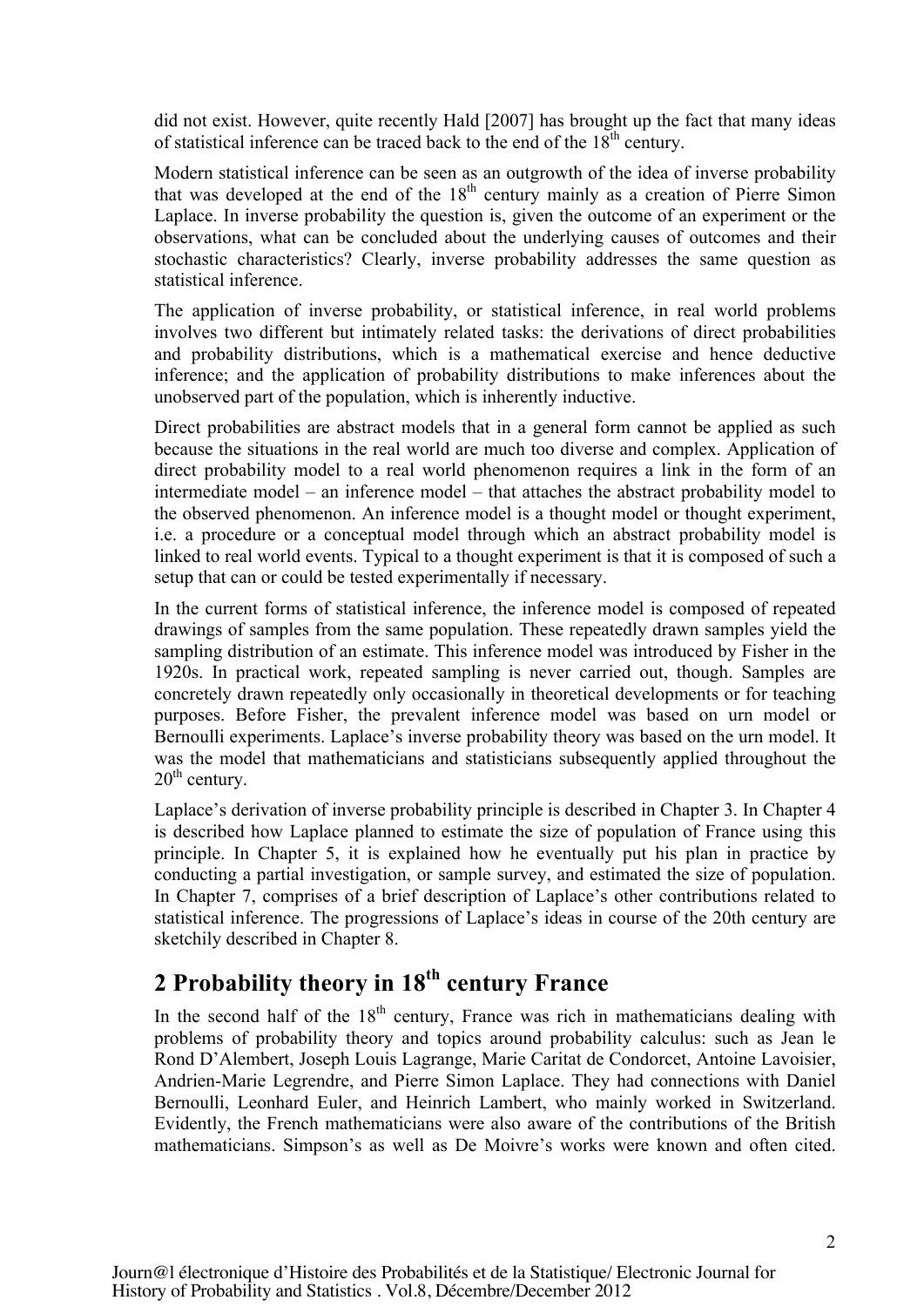However, Bayes' Essay obviously was not known – at least not immediately (see also [Stigler, 1986] and [Hald, 1998]).

Stigler called the era as "the golden age of French science". A line of research was theory of probability, including the methods related to inductive inference. In doing this, the French mathematicians laid the foundations of inverse probability. Both Pearson [1978] and Hacking [1975] share the opinion that Laplace's and Condorcet developed together central parts of its theory. Condorcet's writing style was somewhat perplexing and his papers never gained a wider audience nor importance<sup>2</sup>. Laplace's contributions, on the other hand, were path breaking, not only for the development probability theory in the  $19<sup>th</sup>$ century, but also for statistical science in general.

Euler's contributions in mathematical analysis and series expansions paved the ground for the developments in probability theory. Especially, Laplace's mathematical analysis leaned heavily on his works<sup>3</sup>. Apparently, inspired by Euler's mathematical innovations Laplace developed an analytic approach to inverse probability. Laplace's thought model was an urn trial (Bernoulli trial) and mathematical analysis typically involved (Euler's) series expansions, solving large factorials with Stirling's formula<sup>4</sup>, and omitting terms that were negligible in large samples. Laplace's approach was inherently different from that of Thomas Bayes' that was based on Newtonian geometric reasoning.

According to Pearson [1978], Laplace wrote some eighteen memoirs dealing with the theory of the probability. The most significant were written in the years  $1772 - 1783^5$ . Especially, two of them, "*Mémoire sur la probabilités des causes par les évènemens*" 6 (PCE) in 1774 and "*Mémoire sur les probalités*" 7 (MOP, written in 1778 but published in 1781) became very influential. It is noteworthy that Laplace was only 25 years old when he published PCE. When referring to Laplace's contributions, it is customary to refer to Laplace's later publications, "*Essai Philosophique sur les Probabilités*" and "*Théorie Analytique des Probabilités*". They were both first published in 1812 (Laplace 1812a, 1812b], and several editions were published in the first half of the  $19<sup>th</sup>$  century. Although these two are among the best-known contributions to probability theory of Laplace, they were partly composed of the results already published in the earlier memoirs.

In the PCE, Laplace presented his idea of inverse probability. Compared to some of Laplace's other works, this memoir reads fairly clearly and effortlessly and, as Stigler [1986] points out, even after more than two centuries, it seems almost like a contemporary work. The second memoir, MOP, deals with more topics than the first one and is more elaborate. In it, Laplace completed his application of probability calculus to the analyses of

-

$$
\ln(n!) = \frac{1}{2}\ln(2\pi) + (n+\frac{1}{2})\ln(n) - n + \frac{1}{12}n^{-1} - \frac{1}{360}n^{-3} + \frac{1}{1260}n^{-5}...
$$

<sup>6</sup> "Memoir on the Probability of the Causes of Events" (PCE). Stephan Stigler has translated the memoir and it was published in *Statistical Science* [Stigler, 1986b].

7 "Memoir on Probabilities" (MOP)

 $2$  Dale [1999] gives a comprehensive account and analysis about Condorcet's papers.

<sup>&</sup>lt;sup>3</sup> Laplace gave three advices to his students how to learn mathematics: "Read Euler! Read Euler! Read Euler!"

<sup>&</sup>lt;sup>4</sup> Strirling's formula for  $ln(n!)$ :

 $<sup>5</sup>$  Laplace's mathematical developments and the contributions on probability theory, especially on</sup> inverse probability, are comprehensively and minutely explored and analysed by Stigler [1986], Dale [1999], and Hald [1998, 2007].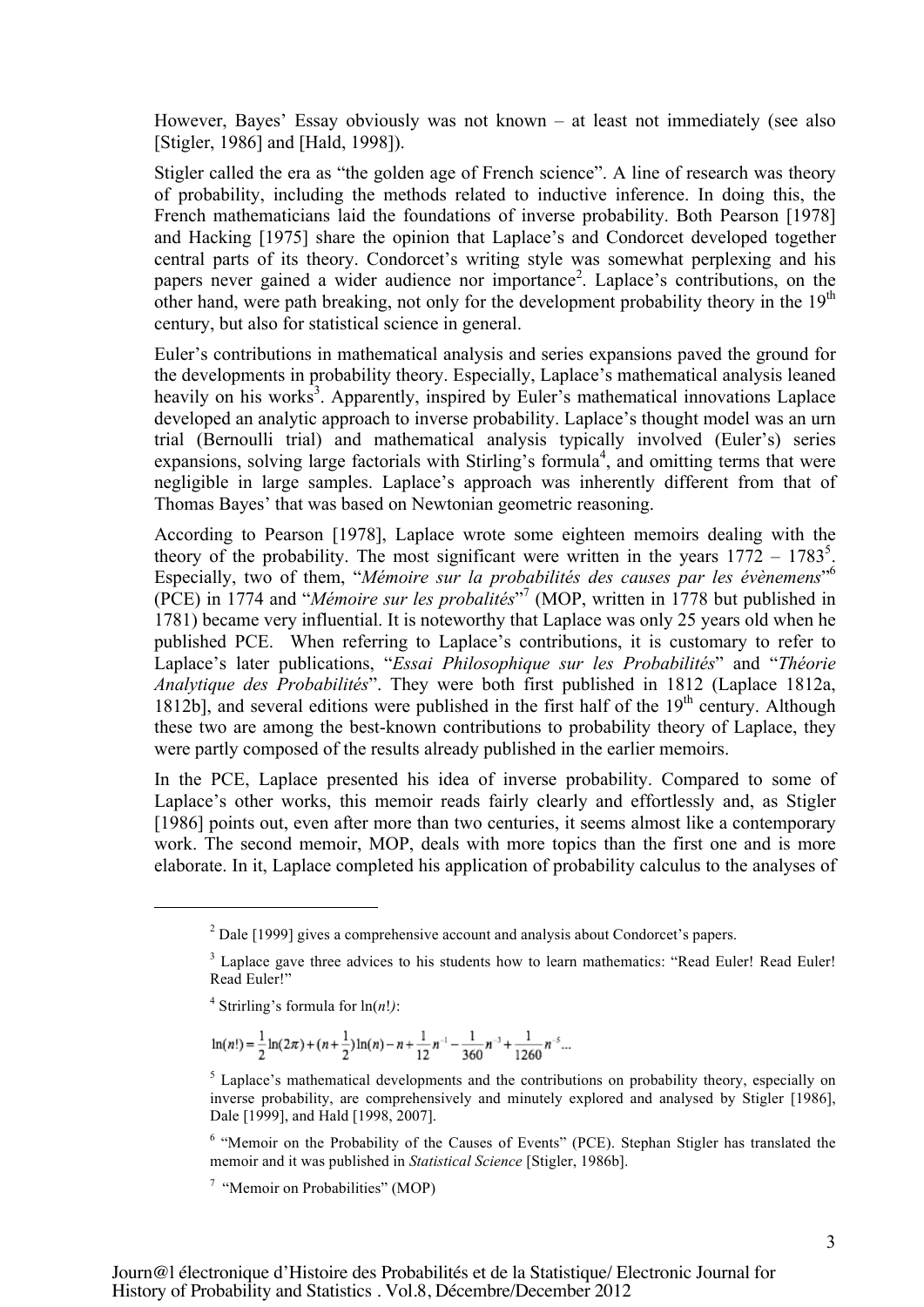errors in observations, which was left unfinished in the previous memoir. He also introduced the principle of probabilistic inferences in a more explicit manner.

## **3 Laplace's inverse probability<sup>8</sup>**

In the beginning of MOP, Laplace identifies three different types of probabilities:

"In the analysis of chance, we intend to know the probability of composite events, following any law, of simple events of which the possibilities are given; these are able to be determined in these three ways: 1° *a priori*, when, by the like nature of the events, we see that they are possible in a given ratio; it is in the same way, in the game of *heads* and *tails*, if the piece that we cast into the air is homogeneous and if its two faces are entirely similar, we judge *heads* and *tails* equally possible; 2° *a posteriori*, by repeating a great number of times the experience which can bring about the event of which there is question, and by examining how many times it has happened; 3<sup>°</sup> finally, by the consideration of the grounds which can resolve for us to say on the existence of this event; if, for example, the respective skills of two players A and B are unknown, as we have no reason to suppose A more strong that B, we conclude from it that the probability of A to win a game is  $\frac{1}{2}$ . The first of these ways gives the absolute probability of the events; the second makes it known very nearly as we will just see in the following, and the third gives only their possibility relative to the state of our knowledge.

Each event being determined by virtue of the general laws of this universe, it is probable only relatively to us, and, for this reason, the distinction of its absolute possibility and of its relative possibility can seem imaginary; but we must observe that, among the circumstances which compete in the production of the events, there are some variables at each instant, such as the movement that the hand imprints on the dice, and it is the reunion of these circumstances which we name: it is of others which are constant, *chance* such as the ability of the players, the inclination of the dice to fall on one of their faces rather than on the others, etc.; these form the *absolute possibility* of the events, and their knowledge more or less extensive forms their *relative possibility*; alone, they do not suffice to produce them; it is more necessary that they be joined to the variable circumstances of which I speak; they serve thus only to augment the probability of the events, without determining necessarily their existence." [Laplace 1778]

Following the contemporary classification of probabilities, Laplace's first definition corresponds to the definition of classical probability, and the second to the definition of frequentist probability. They both are definitions of objective probability. The third definition of Laplace's corresponds to the modern meaning of subjective probability. Unlike in the modern statistical texts, for Laplace, *a priori* probability meant objective probability. In modern writings, *a priori* probability is obtained usually by subjective judgements. There is a danger of mixing up the modern definitions of probability with those of Laplace's.

### **3.1 The Principle of Inverse Probability**

-

Laplace begins his presentation of inverse probability by first defining the difference between direct and indirect (or inverse) probability. An example of direct probability is an urn that is known to contain only white and black tickets in a given ratio, and one seeks the probability that a ticket drawn by chance will be white. Laplace says that in this case, the event is uncertain but the cause on which the probability of occurrence depends is known. He continues by defining the *Problem* (of inverse probability) for which he later gives solutions in different formats:

<sup>8</sup> Laplace did not use the term *inverse probability*. It was first used by the English scientist, August de Morgan in the 1830s (see [Dale, 1999], p. 4).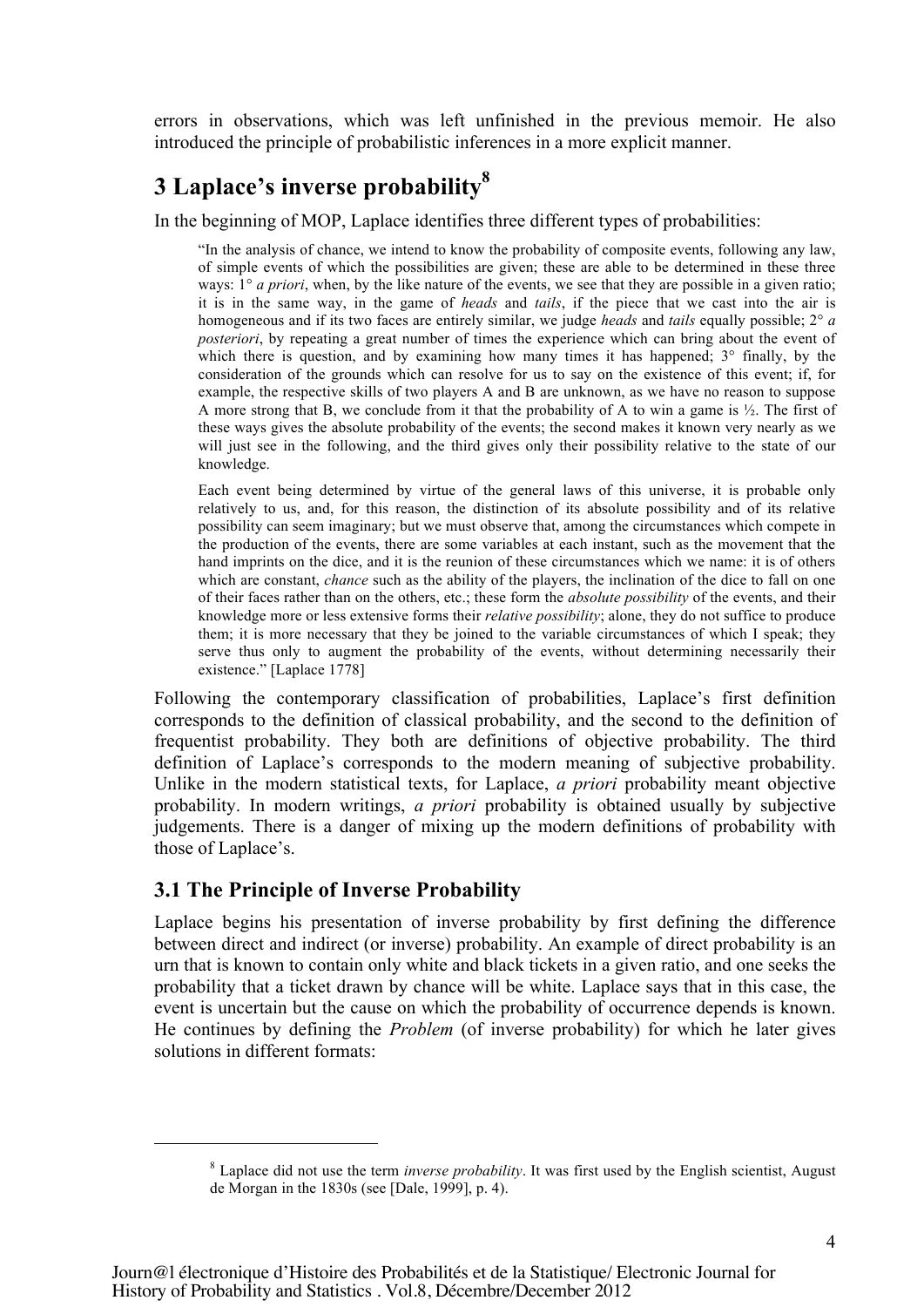"An urn is supposed to contain a given number of white and black tickets in an unknown ratio; if one draws a ticket and finds it white, determine the probability that the ratio of white and black tickets is that of  $p$  to  $q$ . The event is known and the cause is unknown." [Laplace, 1774]

In order to solve the *Problem*, he defined the *Principle* (of inverse probability):

"If an event can be produced by a number *n* of different causes, the probabilities of these causes given the event are to each other as the probabilities of the event given the causes, and the probability of the existence of each of these is equal to the probability of the event given that cause, divided by the sum of all the probabilities of the event given each of these causes." [Laplace, ibid.]

In modern mathematical form<sup>9</sup>, Laplace's *Principle* can be written as follows: If the "event" is denoted by  $E$  and  $a_1, a_2, ..., a_n$  the *n* potential causes, then

$$
\frac{P(a_i | E)}{P(a_j | E)} = \frac{P(E | a_i)}{P(E | a_j)}
$$

and further

-

$$
P(a_i | E) = \frac{P(E | a_i)}{\sum_{j} P(E | a_j)}
$$
(3.1)

It is easy to notice that Laplace's *Principle* has the same form as the Bayes' formula with equal *a priori* probabilities. Hald [1998] argued that Laplace did not realize that his *Principle* could be derived as a conditional probability under the assumption that the causes are uniformly distributed as Bayes had done. At first, *a priori* probabilities did not have any role in the *Principle*. Only in the second edition of *Théorie Analytique des Probabilités* (published in 1814), did Laplace prove the general version of his *Principle*, which is the same as Bayes' theorem.

In effect, the formula  $(3.1)$  says that the probability of  $a_i$  being the cause of the observed event *E* is proportional to the direct probability of the event being the cause, that is  $P(a, |E) \propto P(E | a)$ . Later, Laplace applied this idea in solving his problems where the observations, say  $x_1, \ldots, x_n$ , are obtained for a given value of a continuously varying parameter  $o$ , i.e.

$$
P(\theta \mid x_1, \dots, x_n) \approx P(x_1, \dots, x_n \mid \theta) \tag{3.2}
$$

Laplace did not try to prove the *Principle*. He presented it more like a self-evident fact - or like a postulate. Neither did he provide many clues how he had come up with it. Hald [ibid.] concluded that the intuitive background of the *Principle* may have been the same reasoning that had led Lambert [1760] to the Maximum Likelihood principle: If the probability of the observed event for a given cause is large relative to the other probabilities, then it is more likely that the event has been produced by this cause than by the other causes.

Laplace gave the following example to illustrate the *Principle*: There are two urns, *A* and *B*. The first contains *p* white tickets and *q* black tickets, and the second contains *p'* white tickets and *q'* black tickets. One draws *f* white and *h* black tickets from either of these urns, but not knowing which of the urns. It is required to determine what is the probability that the urn where the tickets were drawn was *A* or *B*?

<sup>&</sup>lt;sup>9</sup> Laplace never used the discrete form, though. All his mathematical treatments were composed of continuous functions. The discrete forms of the formula appeared much later.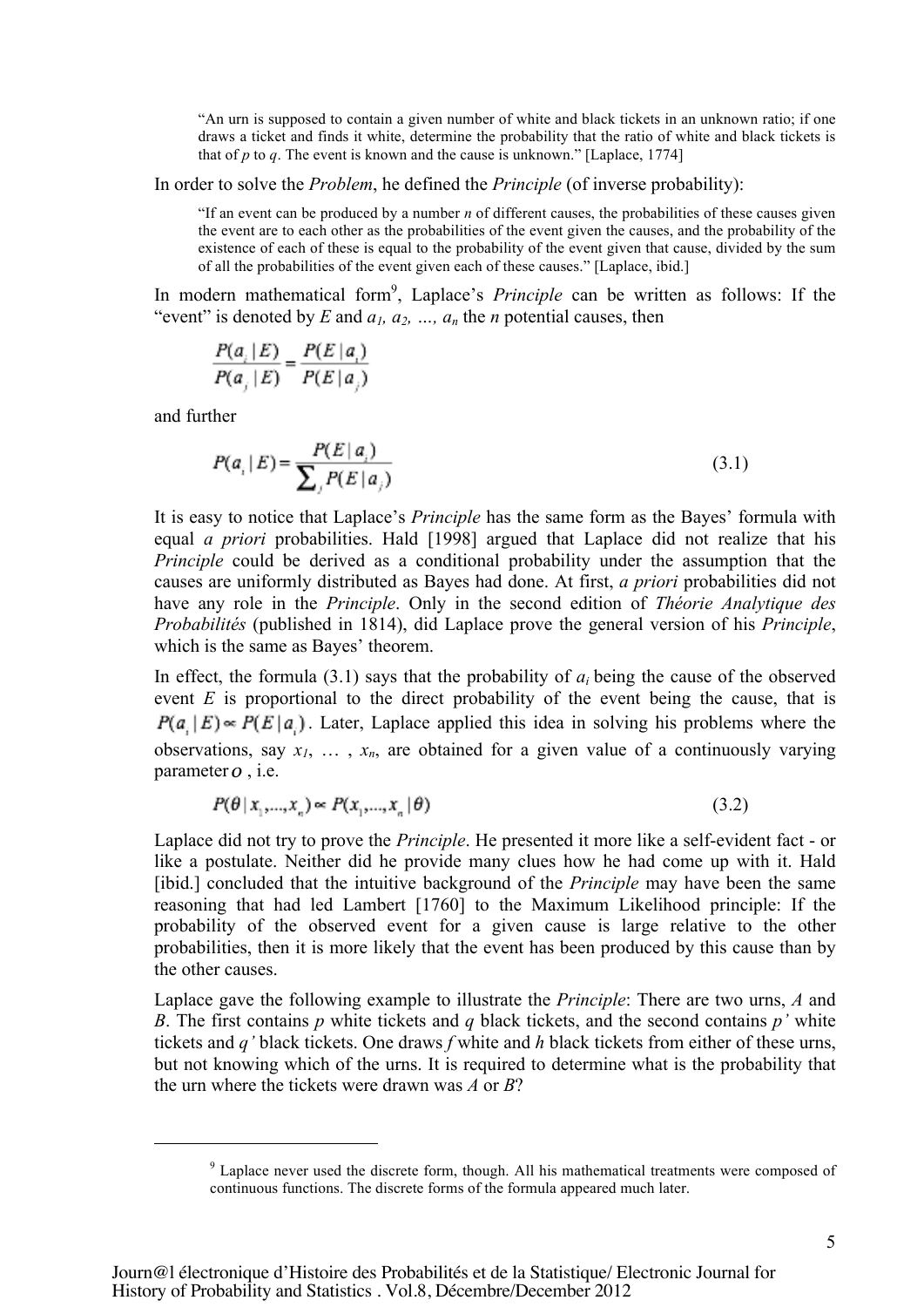Laplace presented the following solution: Assuming that the urn was *A*, the probability of getting *f* white and *h* black tickets from it is

$$
K = P(f, h | A) = \frac{\frac{(f+h)!(p+q-f-h)!}{f!h!(p-f)!(q-h)!}}{\frac{(p+q)!}{p!q!}}
$$
\n(3.3)

The probability that the urn was *B*, i.e.,  $K' = P(f, h|B)$ , can be obtained in a similar way replacing *p* and *q* by *p'* and *q',* respectively. Applying the *Principle*, Laplace concluded that the probability that the urn was *A* is  $P(A) = K / (K + K')$  and the probability that it was *B* is  $P(B) = K'/(K + K')$ . [See Laplace 1774]

In essence, this may be regarded as an example of testing a simple hypothesis against a simple alternative if "causes" are replaced by "hypotheses".

#### **3.2 The Principle of Insufficient Reason**

*A priori* probability was a significant element in Bayes' and later in Laplace's inverse probability. There is little evidence that its use had been notably challenged before R.A. Fisher in the first quarter of the  $20<sup>th</sup>$  century. One reason for the use of *a priori* probability obviously was the implicit idea of a superpopulation<sup>10</sup>, which was involved in all inferential developments. This obviously was a consequence of the Newtonian worldview, which assumed that observations of the real world were realizations of an unknown cause system, which governed the world in the background. The parameters of the superpopulation ("states of the nature") were assumed changing constantly but unknown and therefore, they were considered as random variables, which had a probability distribution. This distribution was usually unknown and therefore, according to the *Principle of Indifference*, the rectangular prior distribution was necessary.

**The principle of indifference**: if on the background information *B* the hypotheses  $(H_1, H_2, \ldots, H_N)$  are mutually exclusive and exhaustive and B does not favour any one of them over any other, then

$$
P(H_i | B) = \frac{1}{N}, 1 \le i \le N
$$

The principle of indifference or the *principle of insufficient reason* is often dedicated to Laplace. Stigler [1986] argues that the application of the principle of indifference was not a metaphysical assumption concerning the unknown structure of the world (equally likely causes). Rather, it was an implicit assumption that for ease of analysis specified in such a manner that this principle of insufficient reason was reasonable.

### **3.3 Applications of the Principle 11**

-

Laplace demonstrated the use of his *Principle* by solving three different problems. The first was defined in following way:

 $10$  The concept of superpopulation was not used nor even recognized by Laplace or any of his contemporaries or followers. Only R.A. Fisher introduced it [Fisher, 1922].

<sup>&</sup>lt;sup>11</sup> In this chapter, Laplace's original style of writing about mathematical topics is used, to demonstrate his reasoning and how he derived formulas. In general, his style was complicated and difficult to read for a modern reader.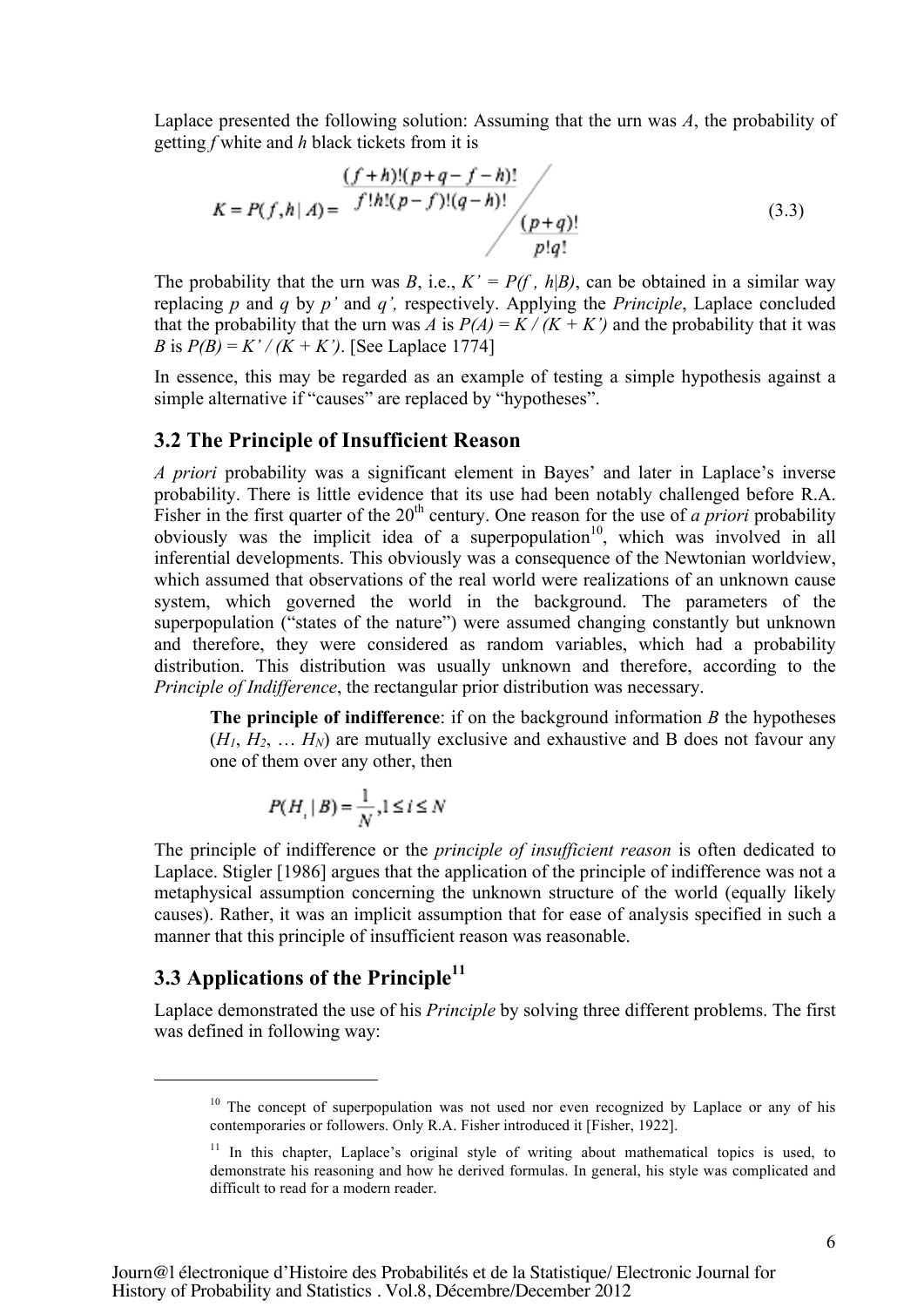"If an urn contains an infinity of white and black tickets in an unknown ratio, and we draw  $p + q$ tickets from it, of which *p* are white and *q* are black, then we require the probability that when we draw a new ticket from the urn, it will be white." [Laplace, 1774]

Implicitly Laplace assumed that the unknown ratio, *x*, of white tickets to all tickets in the urn has a continuous range of probabilities,  $0 \le x \le 1$ , all values equally possible. The probability of drawing *p* white tickets and *q* black tickets from the urn in a single drawing is  $x^p(1-x)^q$ . It should be noted that Laplace assumed that the urn contains an infinite number of tickets, and therefore subsequent drawings can be regarded independent. Laplace concluded by applying the *Principle*<sup>12</sup> that the probability that *x* is the true ratio is:

$$
P(x \mid p, q) = \frac{x^{p}(1-x)^{q} dx}{\int_{0}^{1} x^{p}(1-x)^{q} dx}
$$
\n(3.4)

Assuming that *x* is the true ratio of white tickets to all tickets, the probability of drawing a white ticket from the urn is *x*. The probability of drawing a white ticket from the urn with true ratio  $x$  is obtained by multiplying  $(3.4)$  "by the probability of the supposition" (probability of drawing a white ticket from an urn with true ratio  $x \times$  probability that *x* is the true ratio):

$$
x \times P(x \mid p, q) = \frac{x^{p+1}(1-x)^{q} dx}{\int_0^1 x^p (1-x)^{q} dx}
$$
\n(3.5)

And the total probability of drawing a white ticket from the urn, *E*, Laplace shows to be

$$
P(E) = \frac{\int_0^1 x^{p+1} (1-x)^q dx}{\int_0^1 x^p (1-x)^q dx}
$$
 (3.6)

The expression for the probability of *E*, i.e., the ticket in a new drawing being white, reduces after repeated integration by parts to

$$
P(E) = \frac{p+1}{p+q+2}
$$
 (3.7)

Later, this result was called Laplace's *Rule of Succession*. Laplace demonstrated the rule by posing a question: how certain can we be that the sun will rise tomorrow, given that we know that it has risen every day for the past 5000 years (1,825,000 days). One can be pretty sure that it will rise, but we can't be absolutely sure. According to the *Rule of Succession* the answer is, given that there has been a success in all earlier trials ( $p =$ 1,825,000) and no failures ( $q = 0$ ), we can be 99.999945% sure that the sun will rise tomorrow.

Using his *Principle* and "Euler's series", Laplace continues to show that if  $m + n$  new tickets are drawn from the urn, the probability of getting *m* white tickets and *n* black tickets is

$$
P(E) = \frac{p^{\alpha}q^{\alpha}}{(p+q)^{\alpha+\alpha}}
$$
\n
$$
(3.8)
$$

-

 $12$  In the 18<sup>th</sup> century writings on probability, only continuous distributions were analysed.

Journ@l électronique d'Histoire des Probabilités et de la Statistique/ Electronic Journal for History of Probability and Statistics . Vol.8, Décembre/December 2012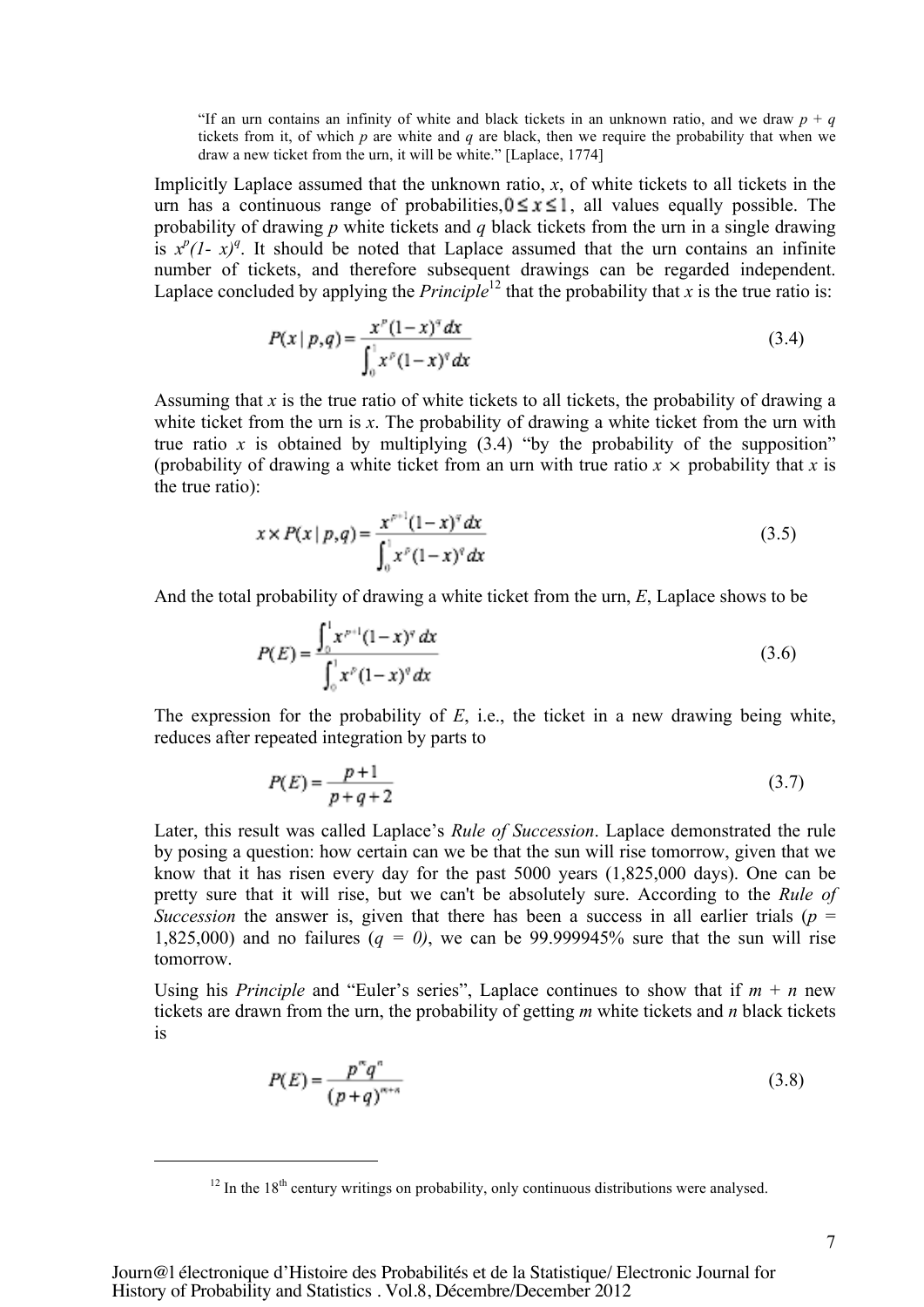Due to approximations, Laplace expected this to hold "without fearing any appreciable error" when *p* and *q* are very large, and *m* and *n* very small in comparison to *p* and *q*.

Laplace concluded that the solution to this problem provided a direct method to determine the probability of future events after those that have already occurred. This principle later came to be known as the *Principle of Learning from Experience*.

Laplace continues by saying that because it is a broad subject he gives only a "rather singular proof" of the following theorem:

"One can suppose that the numbers *p* and *q* are so large that it becomes as close to certainty as one wishes that the ratio of the number of white tickets to the total number of tickets contained in the urn is included between the two limits  $p/(p+q) - w$  and  $p/(p+q) + w$ , one can suppose w to be less than any given quantity."

Using the results of the preceding examples, Laplace concludes that the probability of ratio *x* being between the given limits is

$$
P(p/(p+q)-w \le x \le p/(p+q)+w) = \frac{\int x^p (1-x)^q dx}{\int_0^1 x^p (1-x)^q dx}
$$
(3.9)

if the integral in the numerator of (3.9) is taken from  $p/(p+q) - w$  to  $p/(p+q) + w$ . Marking the ratio  $x = p/(p+q) + z$ , Laplace shows, using approximations, that the probability (3.9) is approximately

$$
\frac{(p+q)^{3/2}}{\sqrt{2\pi pq}}\int_{0}^{\infty} 2e^{-(p+q)^2z^2/2pq}dz\tag{3.10}
$$

Then using "M. Euler's integral calculus", he continues to show that this integral is approximately 1.

The second problem that Laplace treated in PCE dealt with the division on wins in a game of chance, which had to broke before an orderly end. It is not strictly related to the current theme and is therefore passed over.

The third and obviously most famous problem of inverse probability in PCE was "to determine the mean that one should take among three given observation of the same phenomenon". The motivation to take up this problem originated from a writing of Daniel Bernoulli, who in a footnote stated that this was an important problem, which he had not solved. Lagrange had also touched on the problem, but had not solved it. Laplace's treatment of this topic was important because he was able to show how the *Principle* could be applied to nontrivial practical problems.

Laplace phrased the problem as follows (see Figure 3):

"Given three observations *a, b, c* of a phenomenon along a time axis *AB*. The time interval between *a* and *b* is *p* seconds and between *b* and *c*, *q* seconds. We wish to find the point *V* on the line where we should fix the mean that we should take between the three observations. It is supposed to represent the "true time" of the phenomenon." [Laplace, 1774]

He assumed that any observation differing from *V* by a factor *x* would lead to a probability which could be represented by a curve  $y = \varphi(x)$ . He stated three conditions for the error curve  $\varphi(x)$ , which should help to determine its true form:

(1)  $\varphi(x)$  must be symmetrical about *V*, since errors occur in both directions equally likely;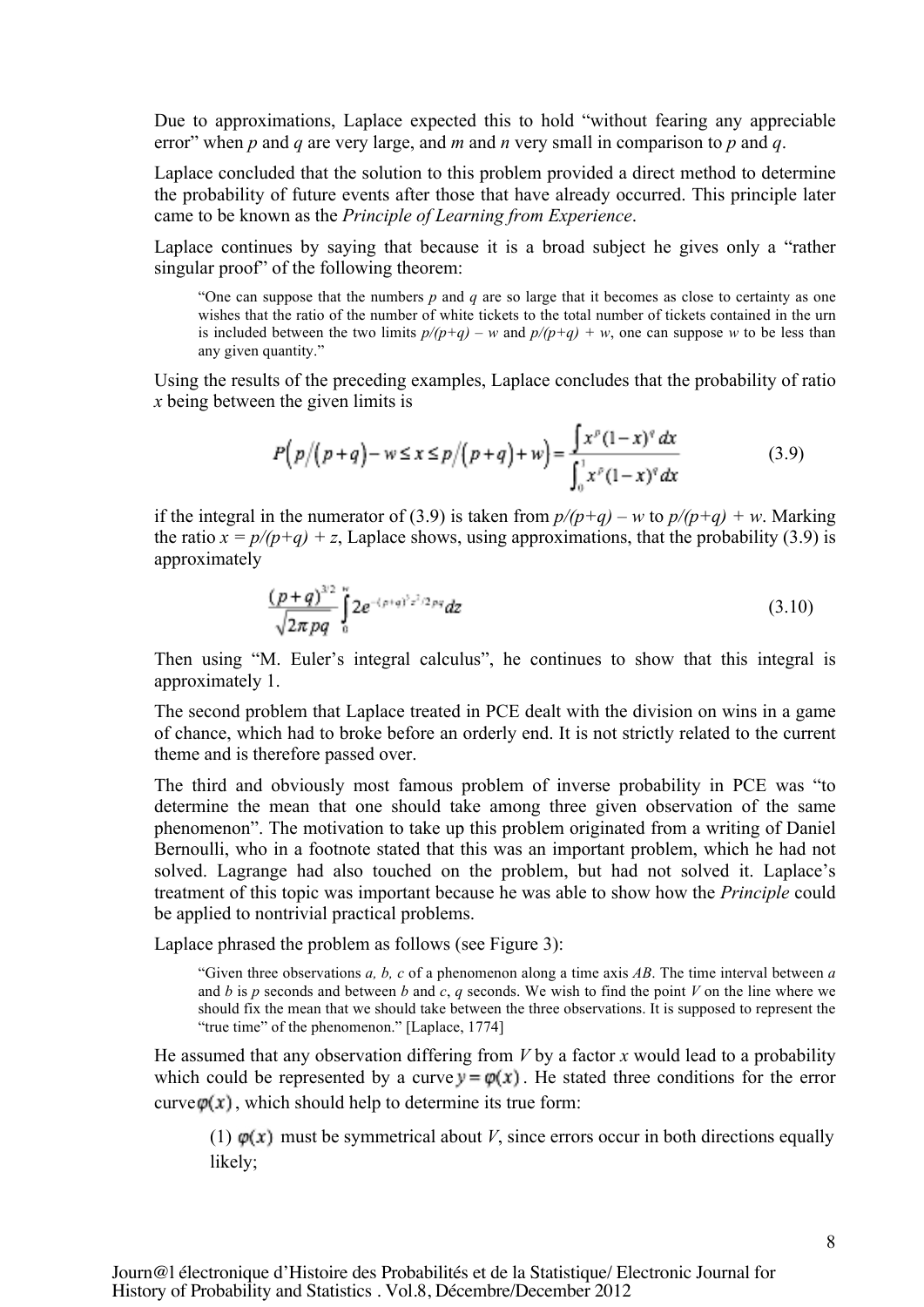(2)  $\varphi(x)$  must decrease asymptotically to ordinate as  $|V - x|$  gets greater, because "the probability that the observations differs from truth by an infinite distance is evidently zero";

(3)  $\int \varphi(x) dx = 1$  since it is certain that the observation will fall on a point under the curve.

Laplace concluded that the probability that three observations deviate from point  $V$  by distances *Va*, *Vb*, and *Vc* is  $\varphi(x) \cdot \varphi(p-x) \cdot \varphi(p+q-x)$ . If it is assumed that the true instance is *V'* and that  $V'a = x'$  then the probability would be  $\varphi(x') \cdot \varphi(p-x') \cdot \varphi(p+q-x')$ . Applying the "fundamental Principle", Laplace concluded that the probabilities that the true instance is at the point  $V$  or  $V'$  are related to each other as

$$
\frac{\varphi(x)\cdot\varphi(p-x)\cdot\varphi(p+q-x)}{\varphi(x')\cdot\varphi(p-x')\cdot\varphi(p+q-x')}
$$

Next, Laplace noted that in seeking the mean to be chosen, there are two things that may occur: it is equally probable that the true instant of the phenomenon falls before or after it. Laplace called this the mean of probability. The second is the instant that minimizes the sum of the "errors to be feared"<sup>13</sup> multiplied by their probabilities. Laplace called this the mean of error, or the astrological mean.

Laplace continues by a similar approach by which Simpson [1755] had derived his error distribution: Given the true instant *V*, the posterior probability of the three observations *a*, *b*, and *c* can be expressed as:

$$
\varphi(x|p,q) = \varphi(x)\varphi(p-x)\varphi(p+q-x)
$$

The point, *V*, has disappeared from the formula and it is involved only in the first error term, *x*, which was an unobserved and random quantity. The error term, *x*, became the object of Laplace's investigation, the "*cause*" to be found from the observable "*events*" *p* and *q*. The distribution of "*events*" *p* and *q*, given the cause,  $x, \varphi(p,q|x)$  was proportional to  $\varphi(x, p, q)$ . Therefore, by his *Principle*, the distribution of *x* was

$$
\varphi(x|p,q) \approx \varphi(x,p,q)
$$

-

Laplace had an error in his formula, and therefore he ended up with an error distribution that had a wrong "shape". In his later writings, Laplace ended up with the correct form for the distribution.

### **4 Plan to estimate the size of the population of France**

Laplace presented the idea for estimating the size of the population of France in a memoir already in  $1783^{14}$ , nearly 20 years before the survey actually was undertaken. A motive to undertake the survey in 1802 may have been the fact that the French government in 1800

<sup>&</sup>lt;sup>13</sup> Laplace's "error to be feared" ("*errour á craindre*") is conceptually close to the modern notion of standard error.

<sup>14</sup> *"On the births, the marriages and the deaths at Paris, from 1771 to 1784; & at the whole extent of France, during the years 1781 & 1782"* or *"Sur les Naissances, les Mariages et les Morts*" [Laplace, 1783]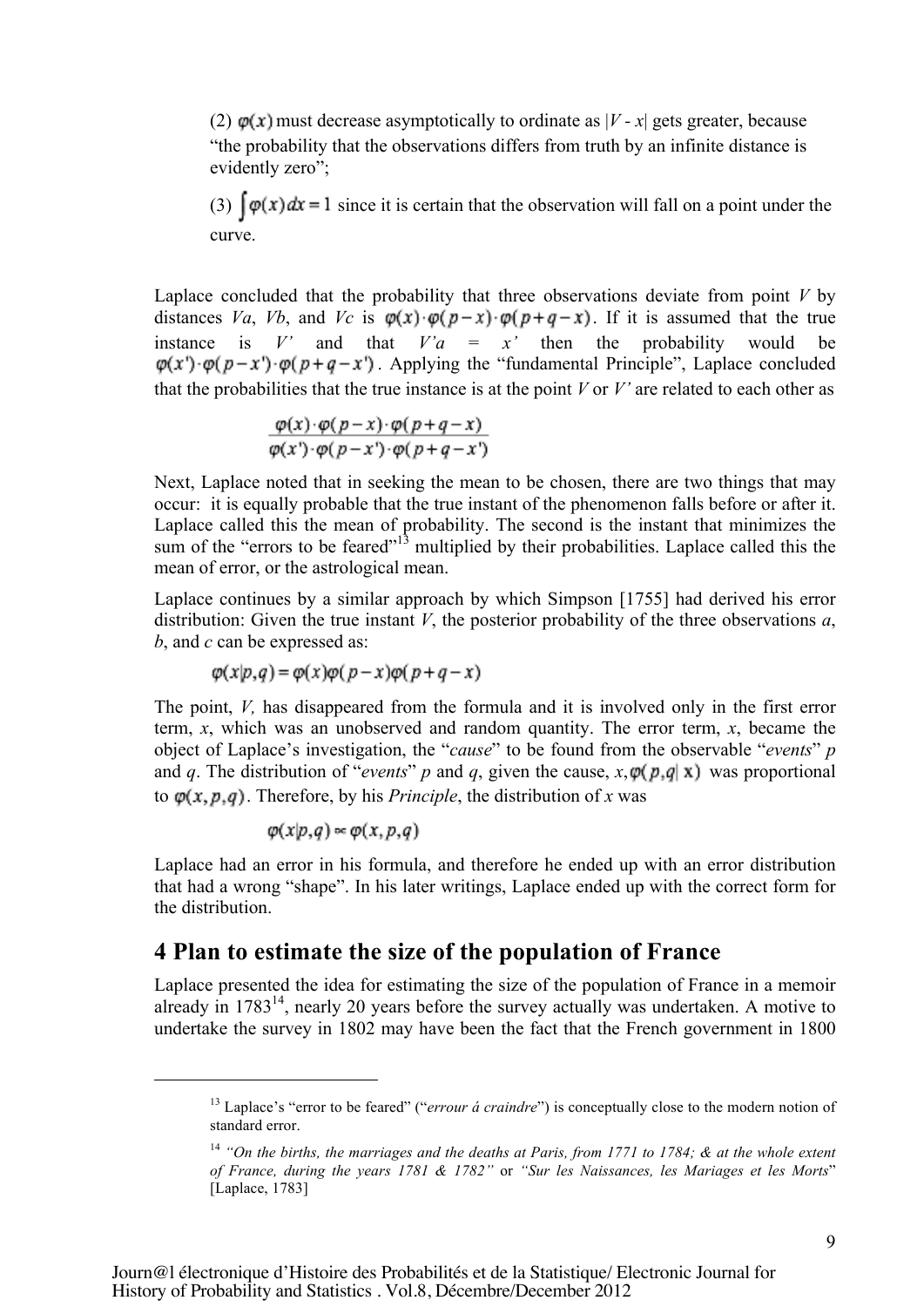had established a Central Statistical Office and prescribed a general enumeration of the population in 1801. It took more than two years before the census returns were received and processed, and the resulting figure of 27,349,0003 inhabitants was considered unreliable.

Laplace's plan was based on the fact that in France all births were registered in parishes and published during the last quarter of the 18th century. His idea was to take a sample of the departments, count the total population in them for a single day, and then estimate the population of the whole country, using that information combined with information on registered births in France. Based on earlier demographic studies, he assumed that the ratio of population to births during a year was relatively stable. Another essential assumption was that the proportion of women of childbearing age in the population remained stable. Bru [1988] gives a comprehensive analysis about the background of the Laplace's plan.

#### **4.1 Determining the required sample size**

Laplace's plan was to use *a ratio estimator* but he did not invent the ratio estimation. Graunt had estimated the population of London in 1662 by a similar method [see Graunt 1662]. However, Laplace extended the survey to the whole of France while Graunt investigated only London and in a more intuitive manner<sup>15</sup>. The true importance of Laplace's plan lies on the fact that he also wanted to estimate the accuracy of the estimate. In that context, he developed a method to calculate how large a sample was needed to obtain the required accuracy.

In the memoir of 1783, Laplace shows how the needed sample size could be estimated.

"The ratio of the population to the births … can never be rigorously exact: by supposing in it even a rigorous precision, there would remain still on the population of France, the incertitude which is born of the action of the variable causes. The population of France, drawn from the annual births, is therefore only a probable result, & consequently susceptible to errors. It is to the analysis of chances to determine the probability of these errors, & to what point we must carry the denumeration, in order that it be very probable that they are contained within narrow limits. These researches depend on a new & yet little known theory, that of the probability of future events takes from observed events; they lead to some formulas of which the numerical calculation is impractical, because of the great numbers which we consider: but having given in this Volume  $\&$  in the preceding, the principles necessary to resolve this kind of questions, & a general method to have in highly convergent series, the functions of great numbers; I have made application of it to the theory of the population deduced from births. The denumerations already made in France, & compared to the births, give very nearly 26 for the ratio of the population to the annual births; now if we take a mean among the births of the years 1781 & 1782, we have  $973054\frac{1}{2}$  for the number of annual births in the whole extent of the Realm, containing in it Corsica; by multiplying therefore this number by 26, the population of the whole of France, will be 25299417 inhabitants. Now I find by my analysis, that in order to have a probability of a thousand to one, of not being deceived by a half-million in this evaluation of the population of France, it would be necessary that the denumeration which has served to determine the factor of 26 had been of 771469 inhabitants. If we would take 26½ the ratio of the population to the births, the number of the inhabitants of France will be  $25785944$ ;  $\&$  in order to have the same probability of not being deceived by a half-million on this result, the factor  $26\frac{1}{2}$  must be determined after a denumeration of 817219 inhabitants. It follows thence that if we wish to have for this object the precision which its importance requires, it is necessary to carry this denumeration to a million or twelve hundred thousand inhabitants." [Laplace, 1783]

It was an outstanding vision of Laplace that an estimate of the accuracy of the estimate was needed and that the accuracy depended on the size of the sample. He does not explain

-

<sup>&</sup>lt;sup>15</sup> Graunt also planned to estimate the population of England but he never put his plan into action (see also [Hald, 1998]).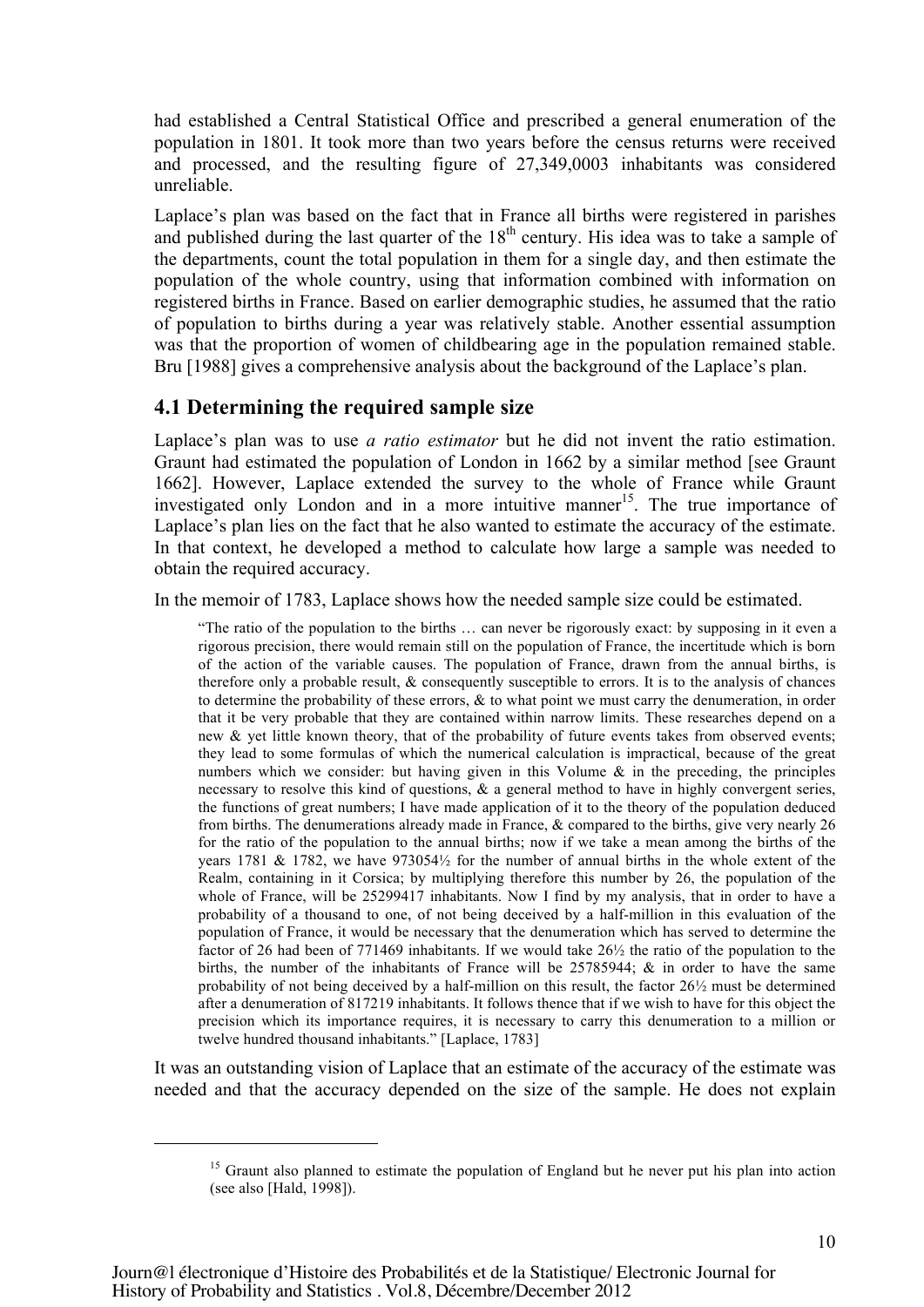which analysis led to this conclusion. Twenty years later, Laplace published the *Central Limit Theorem*, which might have alluded to this.

Laplace continues explaining his inference model for applying the *Principle* to calculate the size of the sample:

"We consider an urn which contains an infinity of white & black tickets in an unknown ratio, & and we suppose that in a first drawing we have extracted *p* white tickets & and *q* black tickets; we suppose next that in a second drawing we have extracted *q'* black tickets, but we are ignorant of the number of white tickets brought forth in this drawing; the mean which naturally presents itself in order to know this number in an approximate manner, is to suppose it with *q'* in the ratio of *p* to *q*, that gives  $\frac{pq}{q}$ for this number. We determine presently the probability that the true unknown number will be contained in the limits

$$
\frac{pq}{q}\left(1-\omega\right),\frac{pq}{q}\left(1+\omega\right)
$$

or that which returns to the same, that the error of the result  $\frac{pq}{q}$  will not surpass  $\frac{pq' \omega}{q}$ . [Laplace

1783]

The ratio estimate of population is the number of white tickets, that is,  $p' = pq'/q$ . Karl Pearson [1978] pointed out that his model was unsatisfactory in two respects: the births are not regarded as part of the population, and the sample is not considered as part of the finite population.

In order to find out the needed sample size, it was necessary to derive the (sampling) distribution of *p'*. This Laplace solved using his *Principle* in a manner that does not open readily (see [Dale 1999], p. 218). If the unknown ratio of white tickets to the total number of ticket is *x*, and the unknown number of white tickets in the second drawing is *p'*, the probability is

$$
P(p^*,q^*|x) = \frac{(p'+q')!}{p^*!q^*}x^{p^*}(1-x)^{q^*}
$$
\n(4.1)

Laplace assumed that *p*' may obtain all values from  $p'$ <sup> $\downarrow$ </sup> to  $p' = \textcircled{c}$  and "these values" are more or less probable, according as they render the second drawing more or less probable."

Earlier he had shown that 
$$
P(q' | x) = \sum_{p'=0}^{\infty} \frac{(p' + q')!}{p'!q'!} x^{p'} (1 - x)^{q'} = \frac{1}{1 - x}
$$

It follows that:

$$
P(p^* | q^*, x) = \frac{P(p^*, q^* | x)}{P(q^* | x)} = \frac{(p^* + q^*)!}{p^*! q^*} x^{p^*} (1 - x)^{q^* + 1}, p^* = 0, 1, 2, \dots
$$
 (4.2)

Laplace assumed that all values of the ratio are equally probable in the range from  $x = 0$  to  $x = 1$ , i.e., that the *a priori* distribution of *x* is uniform.

Next, Laplace observes that the "entire probability" of *p'* is

$$
P(p^* \mid p, q, q^*) = \frac{(p^* + q^*)!}{p^*! q^*!} \frac{\int_{x=0}^{1} x^{p+p^*} (1-x)^{q+q^*+1} dx}{\int_{x=0}^{1} x^p (1-x)^q dx}
$$
(4.3)

Journ@l électronique d'Histoire des Probabilités et de la Statistique/ Electronic Journal for History of Probability and Statistics . Vol.8, Décembre/December 2012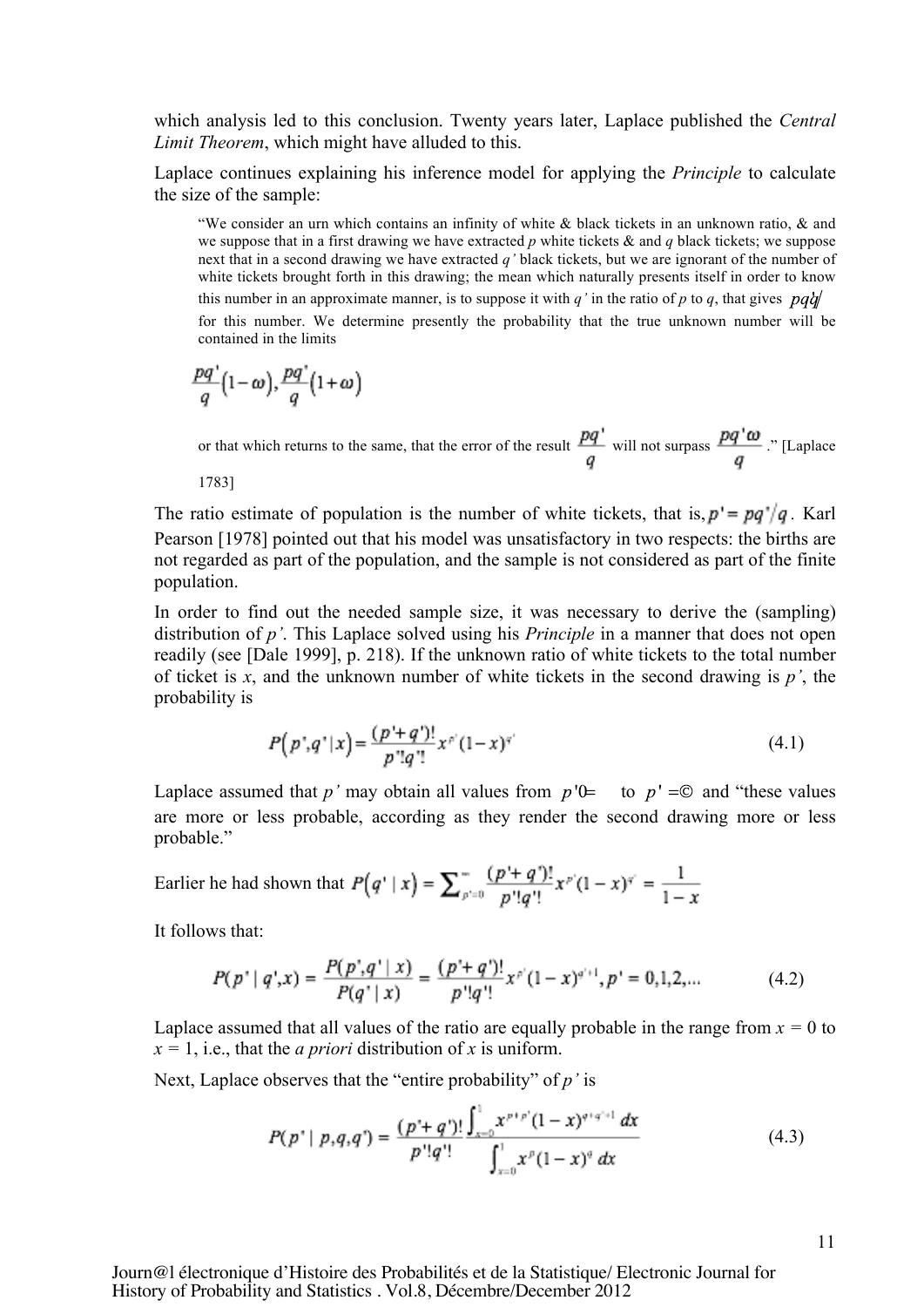Obviously, at the time of this memoir, Laplace had not found the asymptotic expansion solutions, which were so typical in his later works. Therefore, he had to attack the problem in a different – and complicated – manner (for details, see [Laplace, 1783]).

Based on his earlier results, Laplace concludes that if *s* is 'less than and hardly different' from *pq'*/*q*, then

$$
P(0 \le p' \le s \mid p,q,q') = \frac{1}{\sqrt{\pi}} \int_{T}^{\infty} e^{-t^2} dt
$$
\n
$$
\left(\frac{p}{p+q} - \frac{s}{s+q'}\right)^2 \cdot (p+q)^3 (s+q')^3
$$
\n(4.4)

where  $T^2$  =  $\frac{1}{2sq'(p+q)^3+2pq(s+q')^3}$ 

The right hand side of formula (4.4) is approximately the normal distribution with zero mean and unit variance, i.e. *N(0,1)*. The approximation holds 'near the most probable values' of  $p'$ . If *s* is greater than  $pq'/q$  but close to it, the probability becomes

$$
P(0 \le p^* \le s \mid p, q, q^*) = 1 - \frac{1}{\sqrt{\pi}} \int_{T}^{\infty} e^{-t^2} dt \tag{4.5}
$$

Hence, it follows that

$$
P(s \le \frac{pq'}{p} \le s') = 1 - \frac{1}{\sqrt{\pi}} \int_{T}^{\infty} e^{-s^2} dt - \frac{1}{\sqrt{\pi}} \int_{T'}^{\infty} e^{-s^2} dt
$$

where *T'* is defined as *T* replacing *s* with *s'*.

If one sets  $s = \frac{pq'}{q}(1-\omega), s' = \frac{pq'}{q}(1+\omega)$ 

and disregards terms of order 
$$
\omega^3
$$
 and two values of  $T^2$  and  $T'^2$  and takes  
\n
$$
V^2 = \frac{pqq^r\omega^2}{2(p+q)(q+q^r)}
$$
 then  
\n
$$
P(\frac{pq^r}{q}(1-\omega)) \le \frac{pq^r}{p} \le \frac{pq^r}{q}(1+\omega) = 1 - \frac{2}{\sqrt{\pi}} \int_{r}^{\infty} e^{-t^2} dt
$$
 (4.6)

In order to determine *p* (the "size of sample") Laplace denotes that proportion of white tickets to black by  $i = p/q$  and the accepted error by  $a = \frac{pq'}{q}v$  and hence  $v = \frac{a}{iq'}$ . The previous expression of  $V^2$  yields  $p = \frac{2i^2(i+1)q^{i^2}V^2}{a^2 - 2i(i+1)q^{i^2}V^2}$ . The value of *a* depends on the

limits between which the error of the estimate is supposed to be.

Laplace gives an example by first letting  $a = 500000$ . The value of *q'* was the number of annual births in France, which was known to be  $q' = 973054.5$  (the decimal expression resulted from a three-year average). The value of *V* depends on the probability, *P*, that the population size would be enclosed within the limits

$$
P\left(\frac{pq'}{q} - a \le p' \le \frac{pq'}{q} + a\right)
$$

Journ@l électronique d'Histoire des Probabilités et de la Statistique/ Electronic Journal for History of Probability and Statistics . Vol.8, Décembre/December 2012

12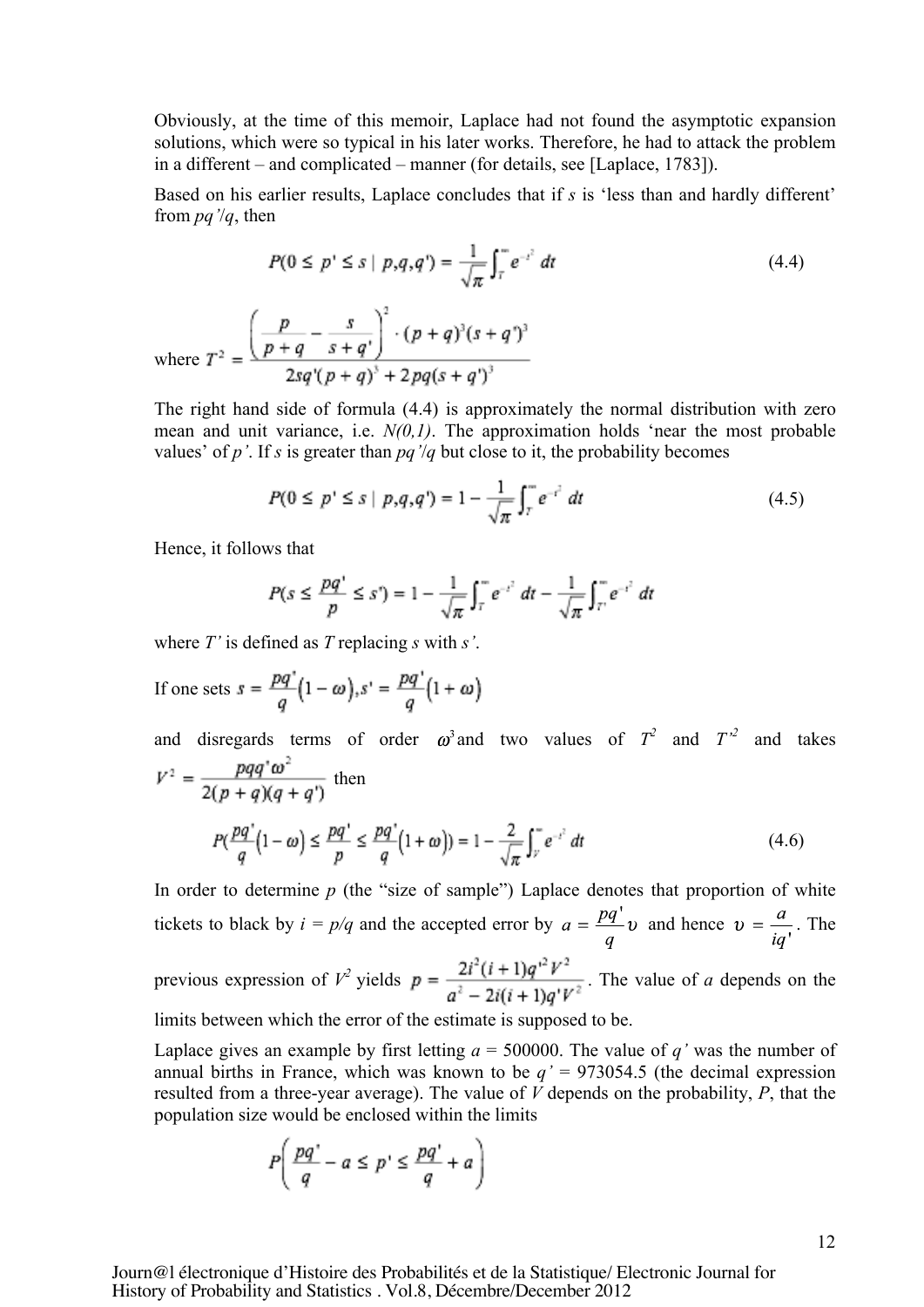Laplace set the probability to "a thousand to one", that is  $P = 1000/1001$ ;

$$
\frac{2\int e^{-t^2}dt}{\sqrt{\pi}} = \frac{1}{1001}, or \int e^{-t^2}dt = \frac{\sqrt{\pi}}{2002}
$$

where the integral is taken from  $t = V$  to  $t = \infty$ . Laplace concludes that  $V^2 = 5.415$ . Based on the earlier enumerations, it was known "very nearly" that  $i = 26$ . Laplace also carries out similar calculations for  $i = 25.5$  and  $i = 26.5$ . Apparently, there was some uncertainty in his mind concerning the value of *i*.

His conclusion was that in order to have a "probability of one thousand against one, of not being deceived by more than one half-million in the evaluation of the population of France", it is necessary that the "sample size", p, is either 727,210 inhabitants (for the smallest value of *i*), or 771,469 inhabitants, or 817,219 inhabitants (for the largest value of *i*).

Finally, Laplace concluded that "if we wish to have for this object, the probability that its importance requires, it is necessary to carry to a million or twelve hundred thousand inhabitants, the denumeration *p* which must determine the factor *i*."

## **5 Estimation of the size of the population**

For estimation, Laplace selected 30 departments distributed over the area of France applying two criteria. First, all types of climates were represented. In this way, the effects of climate on the birth rate were compensated. Second, Laplace selected departments that had communes with mayors he thought were capable of providing accurate information. In modern terms, Laplace applied a two-stage cluster design except that the departments were selected with a purpose. However, Laplace did not indicate how he ended up with exactly 30 departments.

When the estimation took place, Laplace applied a slightly more elaborate method in estimation than he had proposed earlier in the derivation of the required sample size. Since the first paper, he had managed to solve some mathematical problems, and he had also developed new mathematical tools for probability calculus. The inference model was based on a Bernoulli trial, i.e., a box with white and black tickets.

A black ticket still represents a birth and each white ticket represents an individual living in the country. The first drawing represents the enumeration in which it is observed *y* births and the number of inhabitants is  $x^{16}$ . The second drawing represents the population of the whole of France and the total number of births, *X*, is known while the corresponding population, *Y,* is unknown.

From the known total number of registered births, *x*, during the preceding year in the selected departments and that in the whole country, *X*, the ratio estimate of the population of France, *Y*, could be calculated as:

The combined population of the sampled Departments as of September 22, 1802, was

$$
\hat{Y}_R = X \frac{y}{x}
$$

-

2,037,615. As for births, Laplace totalled the sample births for the three-year period from

 $16$  In this chapter, Laplace's notations are replaced by a more modern style found, e.g., in Cochran's book on sampling [Cochran, 1953].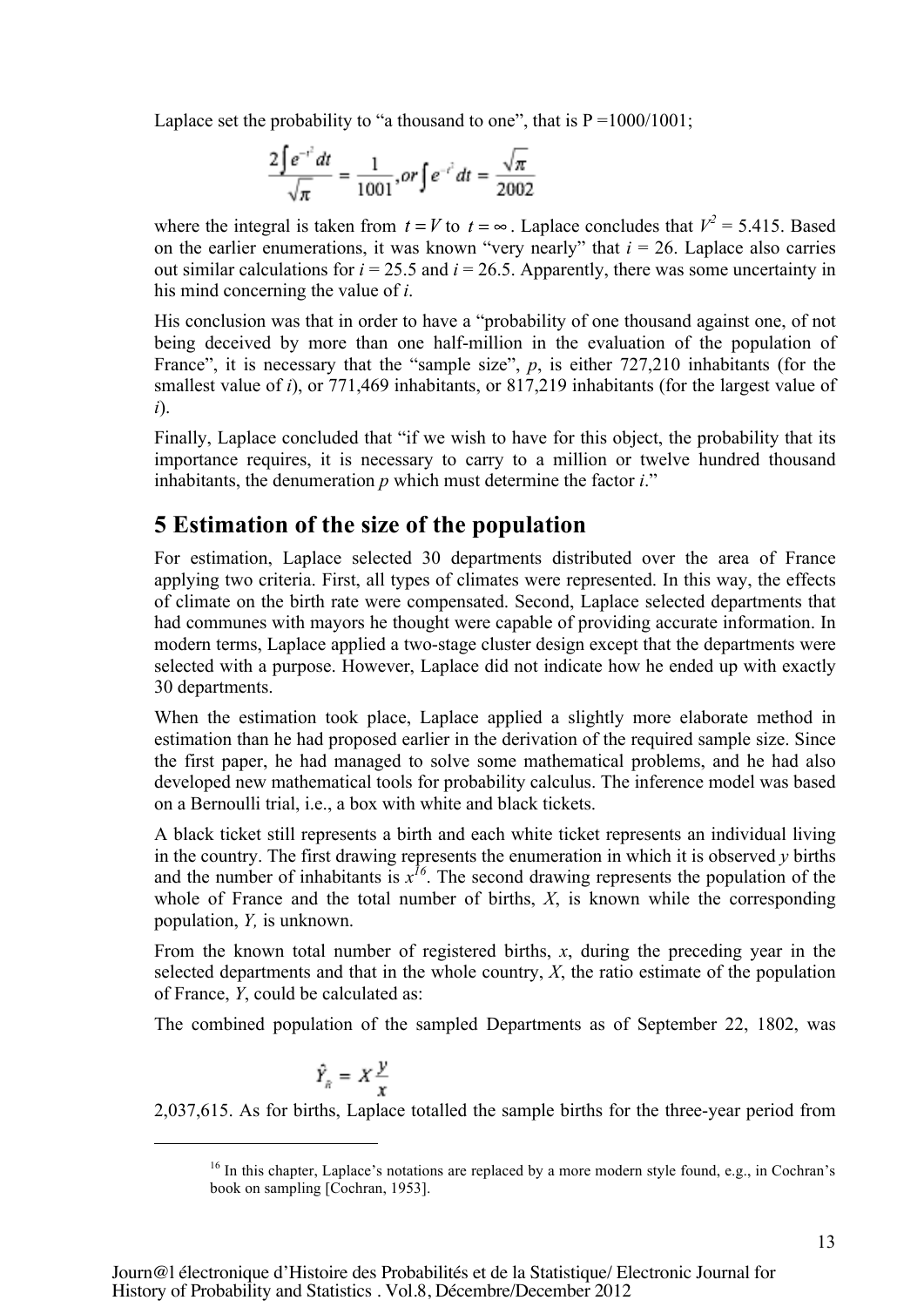September 22, 1799, to September 22, 1802, obtaining a value of 215,599, so that his sample *x* is 215,599/3. By taking the average of the number of births, he hoped to eliminate random variation. Finally, in the numerical estimate of the sample ratio,  $v/x$ , was 28.352845 and then

"supposing that the number of annual births in France is one million, which is nearly correct, we find, -- , the population of France to be 28 352 845 persons."

Laplace assumed that an infinite urn consisted of white and black tickets representing a population of French citizens on a specified day. In modern terms, he regards the number of known births in the country, *X*, as a random variable from a sample of unknown size *Y*, the population of France.

White tickets represented registered births in the preceding year. The ratio  $\theta$  (proportion of white tickets) is unknown. He regarded the ratio  $x/y$  from the sample as a binomial estimate of  $\theta$ .

Given the binomial sample data from the communes  $(x$  successes out of  $y$  trials), the posterior distribution of  $\theta$  is (obtained by an application of the *Principle*)

$$
\frac{\theta^x (1-\theta)^{y-x}}{\int_0^1 \theta^x (1-\theta)^{y-x} d\theta}
$$
\n(5.1)

In order to analyse the error in the ratio estimate, Laplace marked  $Y = \hat{Y}_R + z$  and focuses on the distribution of *z*. The approximate form of the distribution function  $f(z)$  when *x*, *X*, and *y* are all large, Laplace observed to be (for details, see [Cochran, 1978], or [Hald, 1998]).

$$
f(z) \equiv \exp\left\{-\frac{1}{2}\frac{x^3}{X(X+x)y(y-x)}\left[z^2 + z - \frac{2X(y-x)}{x^2}z\right]\right\}
$$
(5.2)

That shows that in large samples, the distribution of the error *z* in the ratio estimate  $\hat{Y}_p$  was approximately normal with a variance

$$
V(z) = X(X + x)y(y - x) / x3
$$

Laplace then calculated that the "standard error", given the data, was 107.550 persons, and he concluded that it makes "the odds about 300,000 to 1 against an error of more than half a million". In modern terms the result was that with probability  $p < 3.33*10^{-6}$  the population size is outside limits 27,852,845 and 28,852,845.

#### **6 How good was Laplace's estimator**

The Laplace's method to estimate the size of the population is close to the methods that are given in the modern textbooks on survey sampling. The main differences of Laplace's method compared to modern sampling theory are the purposive selection of sample and the inference model that was based on Bernoulli trial. Thatcher [1964] compared so-called binomial prediction, based on Laplace's theory, and the theory of confidence limits. The interpretations of the inference models are different, but the comparison is interesting anyway. Thatcher [ibid.] found that the confidence limits lie outside the Laplacian limits, but the difference between them is no larger than the effect of one extra observation.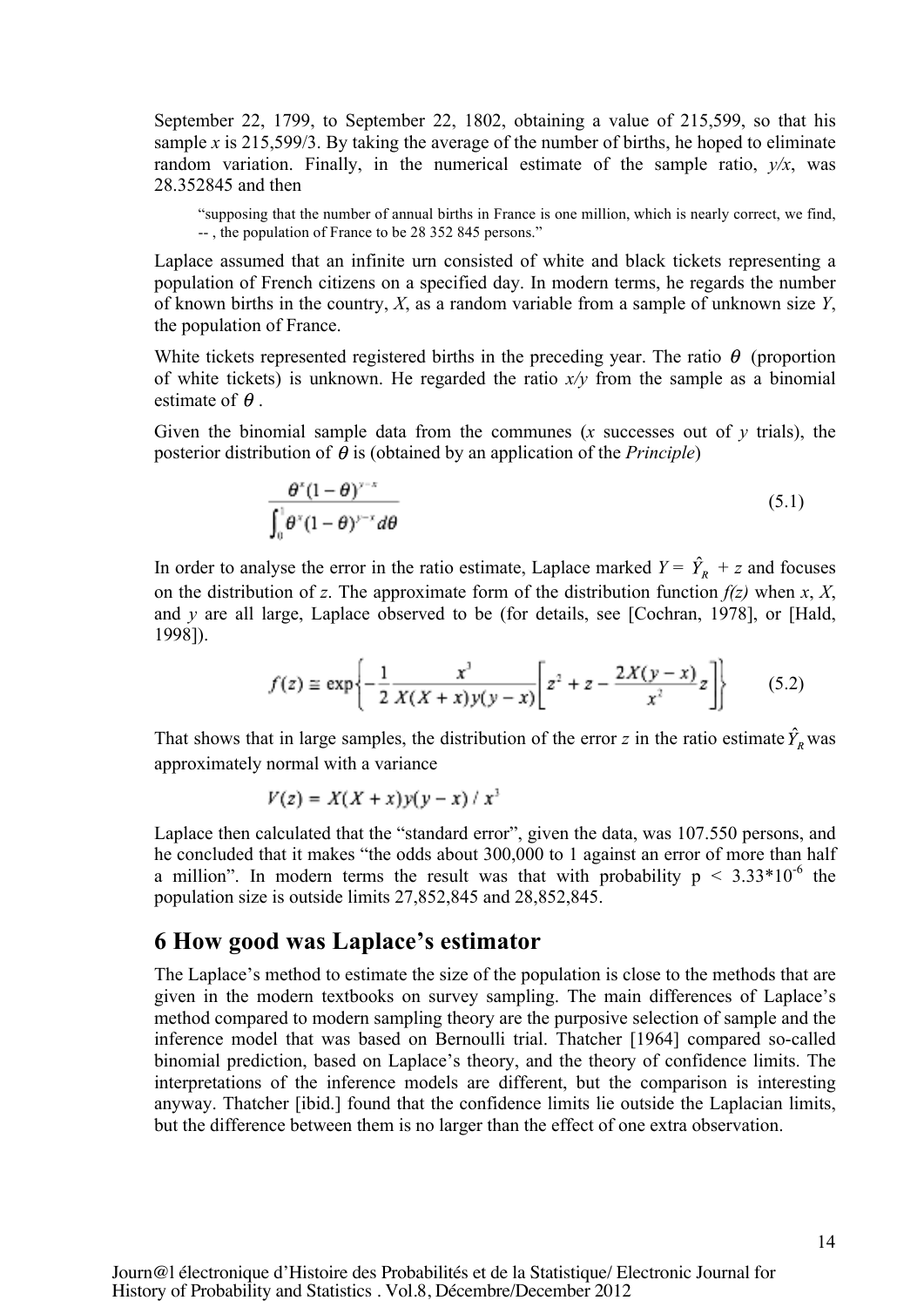Cochran  $[1978]$ <sup>17</sup> analysed the estimation method of Laplace and notice that, seen from modern perspective, the errors in it where minor. He contended that it was the first time that an asymptotic distribution of the ratio estimate has been worked out. In addition, he argued that an infinite superpopulation to study the properties of estimators had not been applied in the same manner as Laplace did since Brewer published his paper in 1963 [Brewer, 1963].

Applying Brewer's model to Laplace's problem, results conditional on the known value of X are obtained by writing  $\hat{Y}_R = \frac{X}{Q_v}$  and  $Y = \frac{X}{Q_v}$ , where  $o_y$  and  $o_y$  are estimates of o

obtained from binomial samples of sizes *y* and *Y*, respectively. Then

$$
\hat{Y}_R - Y = X(\frac{1}{\theta_y} - \frac{1}{\theta_y}) \equiv X(\theta_y - \theta_y) / \theta^2
$$

Averaging over repeated selections of both drawings (France and a sample of communes) gives nearly the same as that of Laplace's estimate if the binominal selection was replaced by the hypergeometric [Cochran, 1978]. Cochran pointed out that the difference is caused by Laplace's implicit assumption that France itself and the sample of departments were independent binomial samples from an infinite superpopulation, or from an infinite urn, with an unknown ratio of births to population. In Brewer's model, the sample of communes is a subsample drawn from France.

### **7 Laplace's other contributions to probability theory**

Laplace was primarily interested in astronomy but also his contributions in probability theory were diversified. He had a great number of ideas but he was not able to finalise all of them, and some of them were in a hidden form. For example, Laplace's *Principle* involves a similar reasoning as the idea of maximum likelihood. Another example is his work on a topic that is currently known as *sufficiency*. Stigler [1973] notes that Laplace did similar investigations as Fisher did a century later. Stigler [ibid.] found it surprising how close Laplace came to discovering sufficiency in 1818.

#### **7.1 Central limit theorem**

-

From the standpoint of statistical science, obviously the most important invention of Laplace was the *Central Limit Theorem* (CLT)<sup>18</sup>. It is generally held as Laplace's most significant result in probability theory. However, also Gauss' influence in the deriving the CLT was significant. The CLT asserts that, under certain general conditions, the sum of a large number of independent variables is approximately normally distributed.

Before Laplace published the CLT, the distribution of the arithmetic mean had been studied for many error distributions, resulting in complicated formulas. To avoid the complications, Laplace developed a new mathematical technique that was a combination of two of his main lines of mathematical methods: the theory of generating functions and the

<sup>17</sup> An interesting nuance is that Cochran referred to the later versions of *Théorie analytique des probabilités* and *Essai philosophique sur les probabilités.* It seems that he was unaware of Laplace's contributions in the 18th century.

<sup>&</sup>lt;sup>18</sup> The actual term "central limit theorem" (in German: "zentraler Grenzwertsatz") was first used by George Pólya in 1920 in the title of a paper. Pólya (1920), "Über den zentralen Grenzwertsatz der Wahrscheinlichkeitsrechnung und das Momentenproblem", Mathematische Zeitschrift 8: 171–181.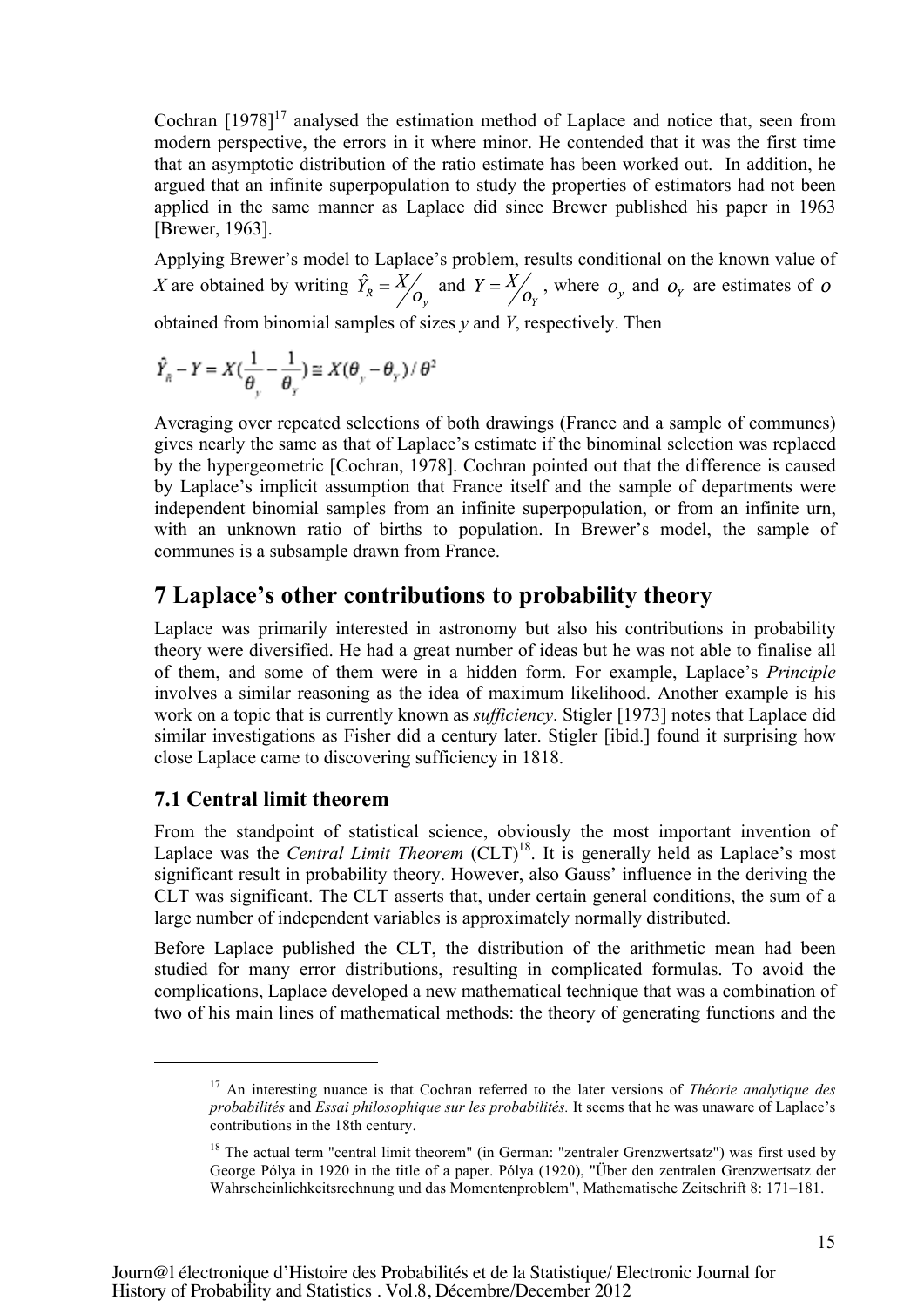method of asymptotic expansions of an integral. The characteristic functions, or Fourier transforms, were an outgrowth of a technique Lagrange had employed a few years earlier.

The memoir containing the CLT was read to the Academy of France in 1810 [Laplace, 1810]. Laplace's work on the CLT did not include the regularity conditions familiar in the modern form. They and the exceptional cases were later treated by several mathematicians e.g., Poisson, Cauchy, Liapounov, Lindeberg, etc.

The importance of CLT for all statistical inference is undeniable (see also [Fischer, 2010]). Only after the CLT was discovered the development of partial investigations, or sample surveys, could be justified.

#### **7.2 Hypothesis testing**

Laplace was keen in applying probability calculus on new areas. For example, he undertook an analysis on the sex ratio at birth. He had data from a twenty-six-year series in Paris. He found the total number of births to be  $y = 251,527$  for boys and  $z = 241,945$  for girls. If *x* represents the probability that a given birth is male, he calculated in a straightforward application the posterior probability:

 $P(x \le 1/2 | y = 251527, z = 241945) = 1.1521 * 10^{-42}$ 

He therefore regarded it as certain that the probability for a male birth is  $p_x > \frac{1}{2}$ . This is clearly an example of a test of a hypothesis the null hypothesis being H<sub>0</sub>:  $p_r \leq \frac{1}{2}$ .

Below is a citation of another application that is also close to modern hypothesis testing.

"We have observed that, in the interval of the 85 years elapsed from 1664 to 1757, there are born, in London, 737629 boys and 698958 girls, which gives around 19/18 for the ratio of births of boys to those of girls; this ratio being greater than the one of 105 to 101 which took place in Paris, and the number of births observed in London being very considerable, we would find for this city a greater probability that the births of boys are more possible than those of girls; but, when the probabilities differ likewise little from unity, they can be counted equal and confused with certitude.

The preceding method gives a quite simple solution to an interesting problem, which it is perhaps very difficult to resolve by other methods: we have seen that the ratio of the births of boys to those of girls is sensibly greater in London than in Paris; this difference seems to indicate in London a greater facility for the birth of boys: the question is to determine how much this is probable.

This value of P (the probability that the birth of a boy is less possible in London than in Paris  $=$  $1/410458$ ) is a little too great; but, since taking in it only the first two terms of the series we would have a value too small, it is easy to conclude from it that the preceding can differ from the truth by the 1/142 part of its value, so that it is a strong approximation: there is therefore odds of more than four hundred thousand against one that the births of boys are more facile in London than in Paris. Thus we can regard as a very probable thing that it exists, in the first of these two cities, a cause more than in the second, which facilitates the births of boys, and which depends either on the climate or on the nourishment of the mothers." [Laplace, 1783]

## **8 Development of probability theory after Laplace**

Laplace and Carl Friedrich Gauss were the central persons in shaping statistical science in its current form. It did not happen immediately, though. Since Laplace and Gauss, the development of probability theory subsided for a long time. In 1924, Rietz wrote:

"The mathematical theory of statistics dates back to the first publication relating to Bernoulli's theorem in 1713. The line of development started by Bernoulli was carried forward by DeMoivre, Stirling, Maclaurin, and Euler culminating in the formulation of the Bernoulli theorem by Laplace in substantially the form in which it still holds a fundamental place in mathematical statistics.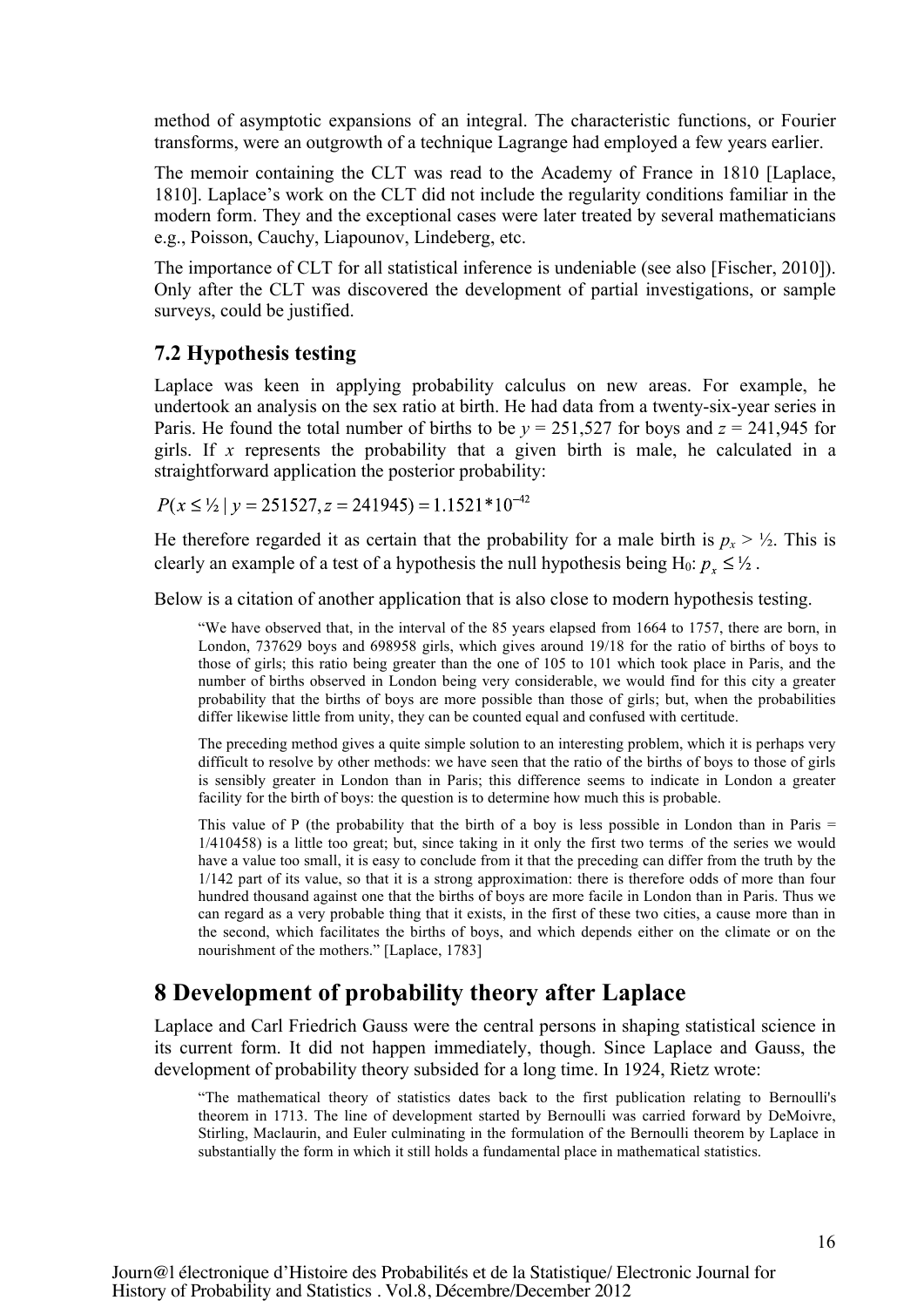The *Théorie Analytique des Probabilités* of Laplace is undoubtedly the most significant publication at the basis of the development of mathematical statistics. Strangely enough, for a period of more than fifty years following the publication of the work of Laplace in 1812, little of importance was contributed to the subject. To be sure, the second law of error of Laplace was developed by Gauss and given its important place in the adjustment of observations, but there was on the whole relatively little progress…." [Rietz, 1924]

The period 1830–1890, starting after Laplace's and Gauss' most productive times, has been described as the one of clarification and consolidation of the works of Laplace and Gauss. During that period, probability theory was extended to applications from the natural sciences to the social and biological sciences. In addition, statistical reasoning emerged during that period resulting in the establishment of statistical institutes and statistical societies.

Siméon-Denis Poisson was one of the most important apprentices of Laplace, and he is said to be the first to understand the fundamental importance of Laplace's probabilistic work. He was a central person who systematized and extended Laplace's works and extended its application to vital statistics and law. Bru [2001] called him "the apostle of Laplacian science".

One of the Poisson's best known achievements in probability theory is currently known as the *Weak Law of Large Numbers* or the *Poisson law of large numbers*. This provided a rationale for applying probability to social matters. It was deemed to explain how the statistical stability of social affairs was possible (see [Hacking, 1990]). It has been credited to Poisson that Laplace's ideas spread so quickly and widely in France and other parts of Europe.

Adoplphe Quetelet was another significant apprentice of Laplace. His *Social Physics* was essentially based on Laplace's idea of social phenomena being analogous to natural ones and thus measurable. Laplace's influence can be seen in the expectancy that all random fluctuations in nature and in society could be treated correspondingly to a pattern of errors in observations.

An interesting nuance in the history of statistics is that approximately 25 years after Laplace, Quetelet wanted to try a similar estimation of the size of the population in the Low Countries as Laplace had carried out in France. After Quetelet had published his plans, baron de Keverberg objected them [De Keverberg, 1827]. De Keverberg was afraid that the sample could never reach full "representativeness" because of the fundamental heterogeneity of the population. Quetelet accepted de Keverberg's argument about the lack of homogeneity and lost interest in partial investigations.

In 1849, Quetelet published a book called "*Letters on Probability"* [Quetelet, 1849] in which he outlined the use of probability in statistical research. The probability analysis of Quetelet was based on Laplace's and Poisson's ideas. Quetelet's "*Letters on Probabilities"*, especially the law of error, later inspired Francis Galton and he started to call the law of error as the Normal Distribution.

German statistician Wilhelm Lexis was a noteworthy apprentice of Quetelet's. He is best known because of his pioneering work on dispersion. Using an urn model the same way Laplace had done Lexis derived a dispersion coefficient *Q* (reportedly in homage to Quetelet), which is the ratio of the empirical variance of the series to the assumed theoretical variance. Lexis' most important contribution to statistical social science was the method to assess the stability of statistical series [see e.g. Lexis, 1879] but his work also had a significant impact on the development of statistical methods.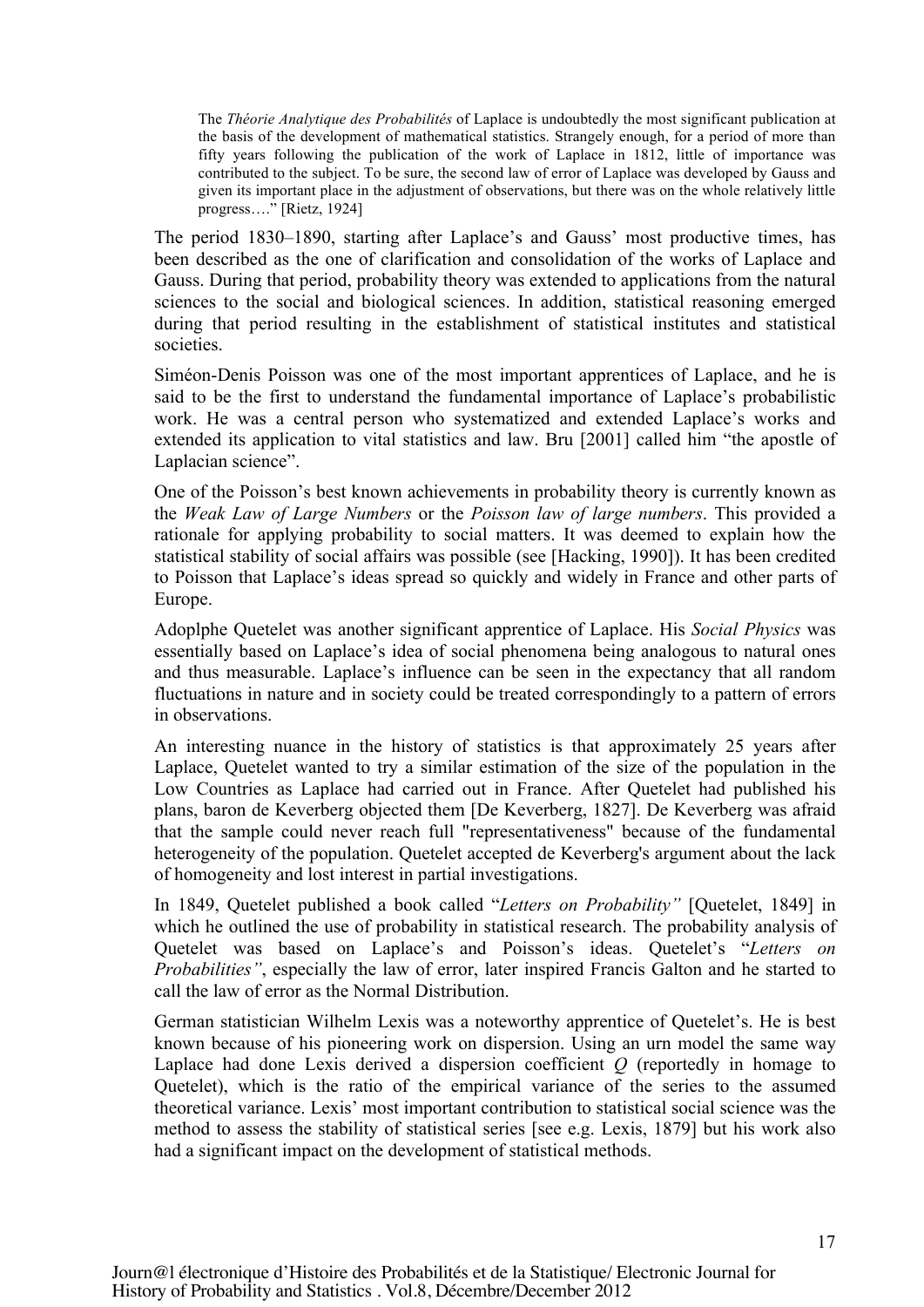Lexis had strong and long-lasting influence in the development of statistics in Russia. In England, Lexis had the greatest influence on Edgeworth. Lexis' analysis of dispersion has also been claimed to foreshadow the statistics of Karl Pearson and even R.A. Fisher's analysis of variance.

The development, which started from the publication of Central Limit Theorem in 1810, was concluded a century later by the contributions of Edgeworth [Edgeworth, 1906, 1908 and 1909]. In these contributions, he completed the large-sample theory of statistical inference by inverse probability. Since Laplace, Edgewortht's contributions in inverse probability theory were probably the most significant.

In 1926, Arthur Bowley published a well-thought theory for statistical inference for finite populations [Bowley, 1926]. Bowley leaned on Edgeworth's contributions, especially on his version of the Central Limit Theorem, but the theoretical framework was Laplacian. Possibly, it is the last significant contribution that was an offspring of the Laplacian paradigm. The adherence to this paradigm may also be the reason why Bowley's paper fell into oblivion – deemed erroneously as 'Bayesian'.

Jeffreys fostered and upheld the Bayes–Laplace theory – as he called it – still in the late 1930s and even later [e.g. Jeffreys, 1983], but obviously, he did not gain wider acceptance, anymore.

## **9 Discussion and conclusions**

In 1774, Laplace presented the idea of inverse probability in a memoir titled "*Mémoire sur la probabilités des causes par les évènemens*". The influence of this piece of work was immense. It was from this memoir that the ideas, now called "Bayesian", started to spread through the mathematical world [Stigler, 1986]. Obviously, Laplace's 1774 memoir is one of the revolutionary papers in the history of statistical inference (see also [Hald, 1998]).

Laplace is also a pioneer of sample surveys: In 1802, he undertook first scientifically ambitious partial investigation, or sample survey. Its purpose was to estimate the size of population of France. For the survey, he developed the method for statistical inference applying his Principle of inverse inference. In addition, the plan included the calculation of the sample size that was needed to reach the predefined accuracy, and the method to estimate the accuracy of estimates. His theory is essentially correct for simple random sampling, even though his model did not correspond to this mode of sampling.

Apart from the method of inverse inference, Laplace developed many of the central ideas in probability theory and statistical science. Weatherford [1982] claims that the classical theory of probability reached its zenith in the work of Laplace and that he solved more problems and developed more important mathematical tools than any of his predecessors. These methods opened a new era in the development of probability theory and its application to empirical sciences. His contributions were so influential that they dominated statistical thinking nearly for a century.

#### **9.1 Was Laplace aware of Bayes' essay?**

There is little evidence available on how Laplace originally derived the general theory of inverse probability. He was only 25 when he published the PCE. The greatest motivation for his work, at least in the beginning, may have been the problem of merging discrepant observations in astronomy. Primarily, Laplace was an astronomer.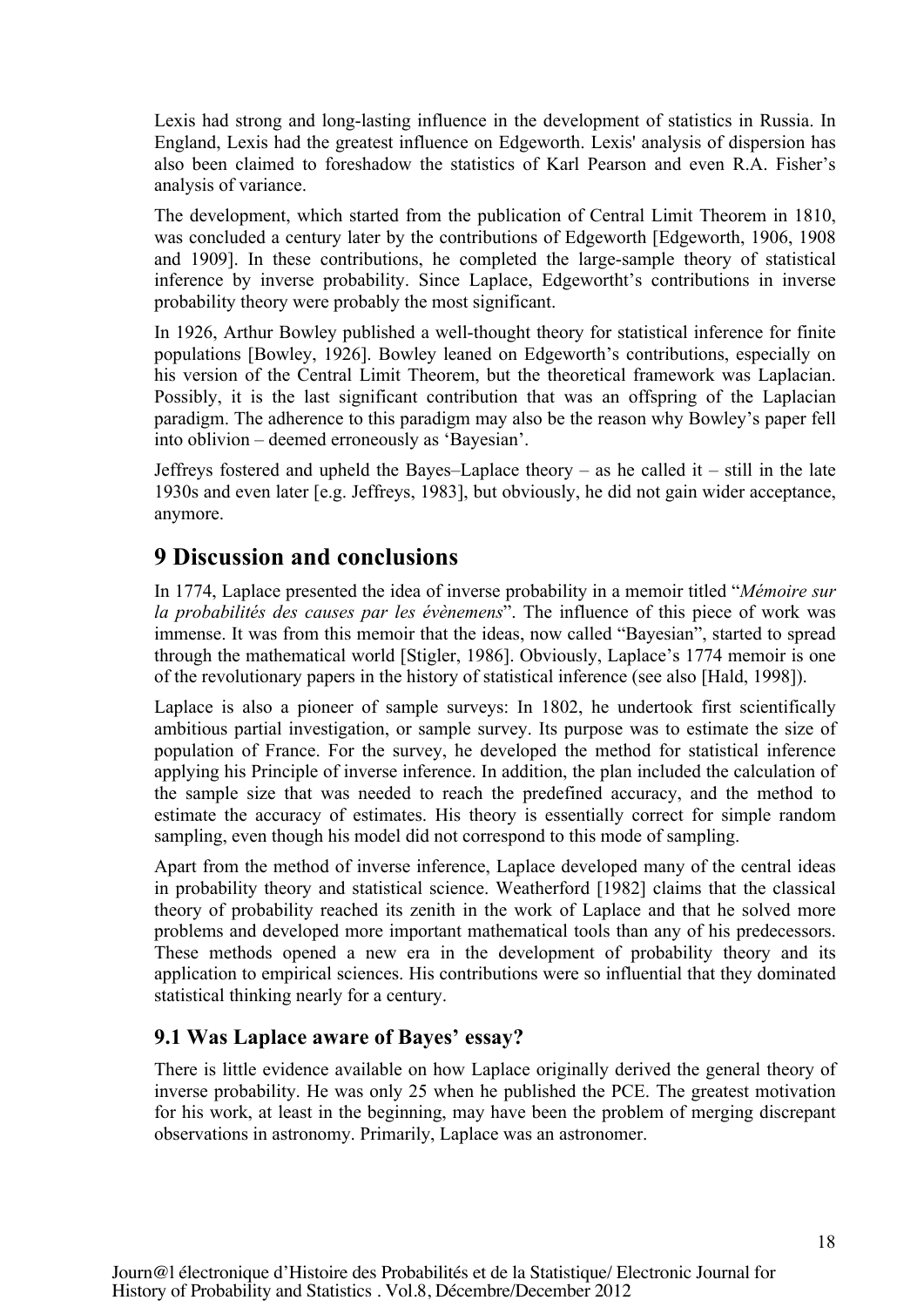In 1764, William Price, a friend of Thomas Bayes, read an essay that Bayes had written [Bayes, 1763 or Bayes, 1958] to the Royall Society. Bayes had died few years earlier and Price had found the Essay among Bayes' papers.

The first version of Laplace's *Principle* and Bayes' method resemble each other but they are not the same. The later version of the *Principle,* published in 1814 in the second edition of *Théorie Analytique des Probabilités*, is the same as Bayes method, though. Some writers, e.g., Pearson [1920] and Fisher [1930], claim that Laplace had copied the *Principle* from Bayes. On the other hand, Stigler [1982] claims that Bayes' Essay was ignored until after 1780 and it played no important role in the scientific debate until the  $20<sup>th</sup>$  century.

In the introduction to the memoir, Laplace says:

"I propose to determine the probability of the causes of events, a question which has not received due consideration before, but which deserves even more to be studied, for it is principally from this point of view that the science of chances can be useful in civil life." [Laplace, 1774]

An obvious conclusion from this citation is that Laplace was not aware of Bayes' Essay. Stigler [1986] claims that there are many reasons why it is reasonably certain that Laplace was unaware of Bayes' earlier work. Comparing Bayes' Essay and Laplace's PCE it is easy to agree with Hald [1998] who argued that Bayes' and Laplace's theories are conceptually and mathematically so different that they cannot be related.

In deriving his method, Bayes applied Newtonian geometric reasoning and there are only few formulas in the Essay. The famous Bayes' formula cannot be found in it. The modern forms of the Bayes' Theorem have been given long time after his death. According to Fienberg (2006) the modern formula was introduces in the beginning of  $20<sup>th</sup>$  century. In addition, Bayes' inference model was not a Bernoulli trial. Instead, the model was based on rolling balls on a (billiard) table. Bayes' method was an extension conditional probability.

Todhunter [1865] is the first comprehensive account on the history of probability. There he says:

"This memoir [Laplace 1774] is remarkable in the history of the subject, as being the first which distinctly enunciated the principle of estimating the probabilities of the causes by which an observed event may be produced." [Todhunter, 1865]

Todhunter considers this memoir as the first contribution on inverse probability, and not that of Bayes'.

In the  $19<sup>th</sup>$  century, Bayes' Essay had only minor importance. It is briefly mentioned only in few statistical texts, whereas references to Laplace's works are frequent. Typically, Todhunter [ibid.] only briefly and superficially mentions Bayes (5 pages) whereas the part which deals with Laplace's contributions, covers nearly one quarter of the book (c. 150 pages).

Todhunter [ibid.] concludes "…on the whole the Theory of probability is more indebted to him [Laplace] than to any other mathematician." Indirectly, the citations of Todhunter indicate that Bayes' Essay was nearly unknown to the 19<sup>th</sup> century scientific world. In the statistical literature Bayes appeared only in the  $20<sup>th</sup>$  century [see Fienberg 2006].

An apparent conclusion is that Laplace's two early memoirs [Laplace, 1774 and 1781] were original and the first significant contributions on inverse probability.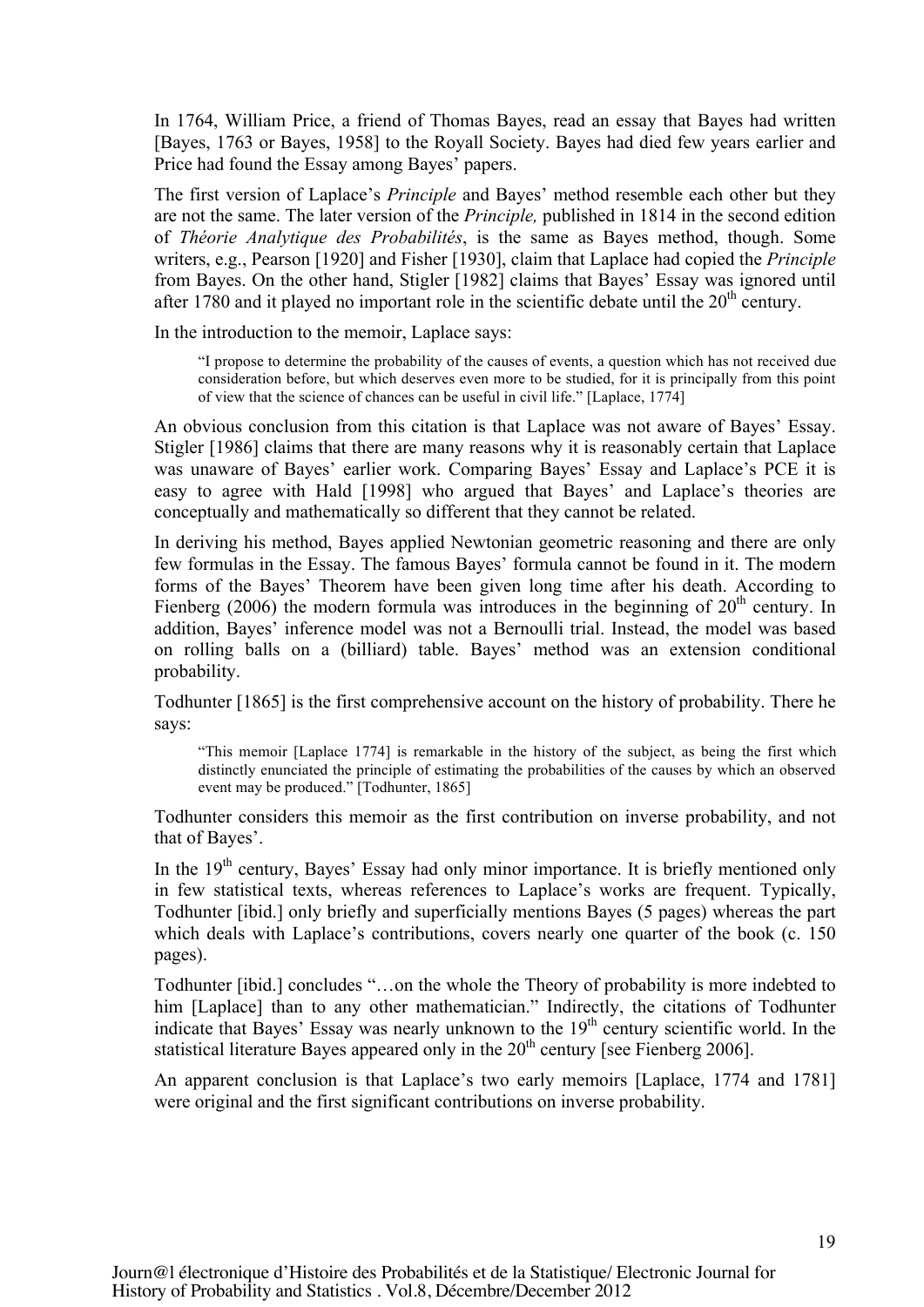#### **9.3 Revolutions in inference theory**

Anders Hald begins his book about the history of parametric statistical inference [Hald, 2007] by saying: "The three revolutions in parametric statistical inference are due to Laplace, Laplace and Gauss (1809-1811), and Fisher." Hald observed that the first revolution in statistical inference, due to Laplace, took place between 1774 and 1786 when Laplace turned his attention from direct probability and derived his Principle of Inverse Probability.

The second revolution that Hald [ibid.] indentified took place in 1809-1828 when Gauss and Laplace, with the help of the Principle of Inverse Probability, discovered the Central Limit Theorem and the method of least squares. Hald [ibid.] concluded that the second revolution was concluded by the contributions of Edgeworth [Edgeworth, 1906, 1908 and 1909] in which he completed the large-sample theory of statistical inference by inverse probability initiated by Laplace and generalises the Central Limit Theorem.

In the 1920s, R. A. Fisher initiated the third revolution in statistical inference that Hald [2007] recognises. Fisher pioneered a recasting of statistics, moving away from the reliance on large sample approximations and on inverse probability. Fisher focused on the use of small samples and finding causes by designing experiments.

Before Fisher's contributions, the prevailing idea of statistical inference was Laplace's inverse probability principle, and its validity was not questioned. Indirectly, this can be concluded from the texts of the leading statisticians in the beginning of the  $20<sup>th</sup>$  century. Apparently, they all worked from the Laplacian paradigm – even though they usually are (erroneously) depicted "Bayesians".

In 1920, Karl Pearson described the "*Fundamental problem of practical statistics*":

"…The problem I refer to is that of 'inverse probabilities' and in practical statistics it takes the following form:

An 'event' has occurred *p* times out of  $p + q = n$  trials, where we have no *a priori* knowledge of the frequency of the event in the total population of occurrences. What is the probability of its occurring *r* times in a further  $r + s = m$  trials?

In statistical language, a first sample of *n* shows *p* marked individuals, and we require a measure of the accordance which future samples are likely to give with this result. For example, a medical treatment is found to be successful in *p* out of *n* cases, we require some measure of the probable stability of this ratio. It is on this stability and its limits according to the size of the first sample that the whole practical doctrine of statistics, which is the theory of sampling, actually depends. We usually state the "probable errors" of results without visualising the strength or weakness of the logic behind them, and without generally realising that if the views of some authors be correct our superstructure is built, if not on a quicksand, at least in uncomfortable nearness to an abyss." [Pearson, 1920]

This problem is close to the one that Laplace presented in his *Memoir on the Probability of the Causes of Events*. Inference is seen as a method that is based on learning from experience and a key element was the assumption of the stability of statistical ratios.

A few years later, Arthur Bowley presented a related line of reasoning while analysing inferences in the context of survey sampling [Bowley, 1923].

Obviously still in the beginning of the  $20<sup>th</sup>$  century, inverse probability had been a part of mathematicians' training. Maybe the most assuring indication is what R.A. Fisher wrote in 1936:

"…In the latter half of the nineteenth century the theory of inverse probability was rejected more decisively [than Boole] by Venn and by Chrystal, but so retentive is the tradition of mathematical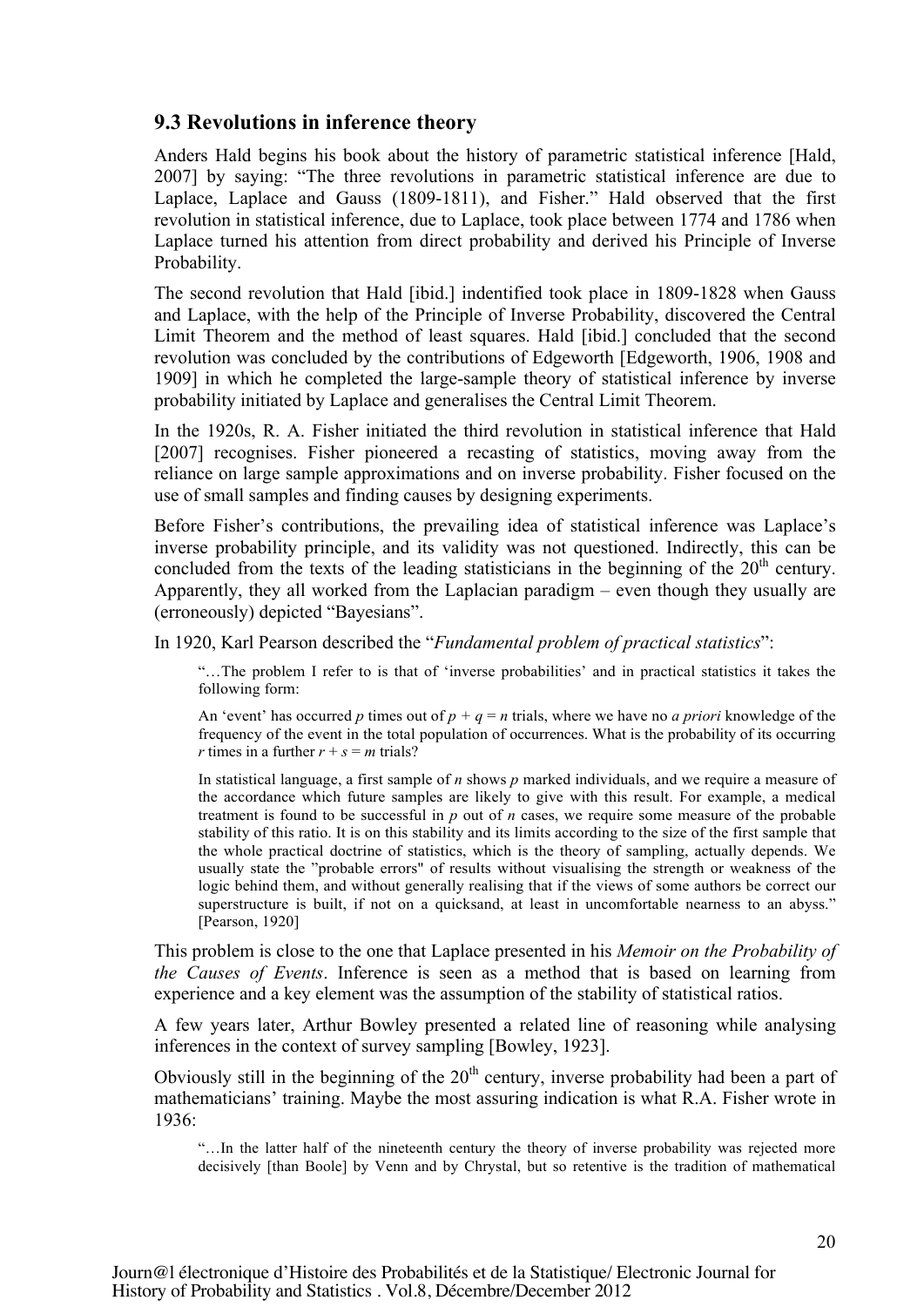teaching that I may myself say that I learned it at school as an integral part of the subject, and for some years saw no reason to question its validity." [Fisher, 1936]

Erich Lehmann, a friend and colleague of Neyman's at the University of California at Berkeley, wrote in 2008 that the years 1925-26 were difficult for Neyman and Egon Pearson. They began to realize that Fisher's work required rethinking the current philosophy of inference. According to Lehmann, this was exceptionally difficult for Egon Pearson because his father, Karl Pearson, "was not able or never saw the need to" make such a shift [Lehmann, 2008].

#### **9.4 Emergence of the new inference theory**

In 1922, R. A. Fisher published a general theory of estimation in the paper titled *On the Mathematical Foundations of Theoretical Statistics* [Fisher, 1922] that can be regarded as a watershed in statistical science. In this paper, Fisher introduced a totally new set of concepts and new thinking in statistical science. In addition, he created a new terminology for statistical science that gained recognition quickly when the new generation of statisticians adopted it in late the 1920s. It has been dominant ever since. Fisher also introduced a new inference model: repeated sampling from the same distribution that yielding a sampling distribution for a statistics. This was the first time in the history of statistical science when a framework for frequency-based theory of parametric statistical inference was clearly formulated.

Nearly from the very beginning of his career, Fisher had attacked the principle of inverse probability and said that it was the greatest flaw in modern science. In addition, all his comments about Laplace were critical, belittling, or sarcastic. In 1930s, Fisher presented his famous *fiducial argument* to replace the inverse probability principle [Fisher, 1930]. In this context, he also defined a new mode of statistical inference, which he called inductive reasoning.

Jerzy Neyman is another main architect of the frequency-based statistical inference. However, he developed inference theory for both hypothetical and finite populations. Neyman adopted Fisher's inference model of drawing repeated samples, and applied it also in sampling from finite populations. An interesting detail is that Neyman he was trained within the Laplacian paradigm as can be concluded from his early contributions [see Spława-Neyman, 1923 and 1925]. In the late 1920s, while visiting the UK, he began to realize that the work of Fisher required a rethinking of his philosophy of inference [Lehmann, 2008]. As a result, Neyman adopted the new Fisherian approach to statistical inference (see also [Kuusela, 2011]) and eventually applied it in inference both for infinite and finite populations. Only after Neyman's 1934 paper, the two modes of statistical inference were separated. Currently, Fisher's and Neyman's inference model is the corner stone of modern inference theory for both hypothetical and finite populations.

Fisher's contributions revolutionized almost every part of statistical science, especially the theory of estimation and statistical inference. It replaced the Laplacian paradigm in a relatively short time. At first sight, Fisher's revolution seems to put statistical inference into a totally new form. However, as Hald [2007] points out: ". . . many of Fisher's asymptotic results are identical to those of Laplace from a mathematical point of view, only a new interpretation is required."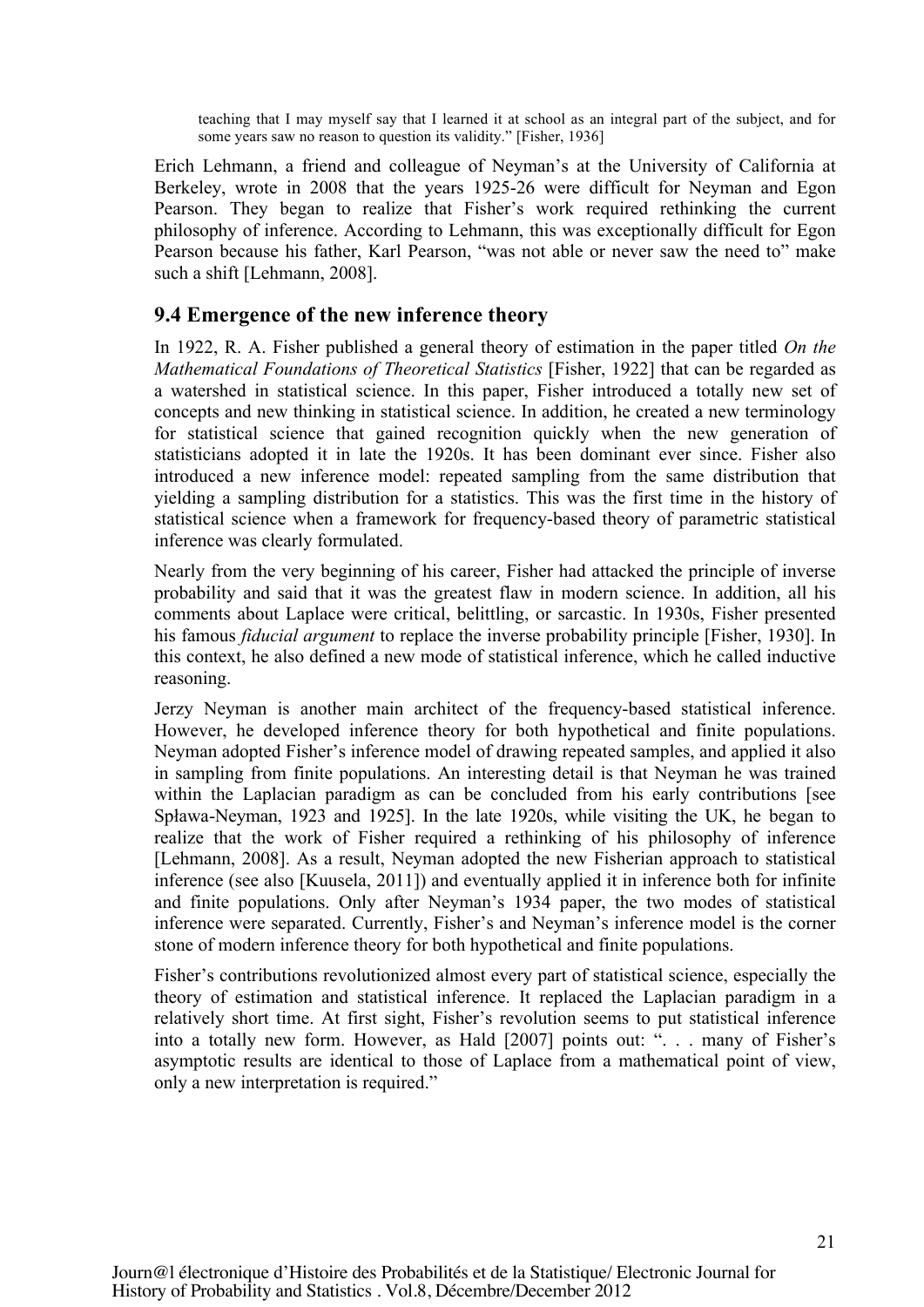## **References**

Bayes, T. (1763), "An essay towards solving a problem in the doctrine of chances," *Philosophical Transactions of the Royal Society*, 53, 370-418.

Bayes, T. (1958),"An Essay Towards Solving a Problem in the Doctrine of Chances (with biographical note by G.A. Barnard)," *Biometrika*, 45, 293-315.

Bowley, A. L. (1923),"The precision of measurements estimated from samples," *Metron*, 2, 494-500.

Bowley, A. L. (1926),"Measurement of the precision attained in sampling," *Bulletin of the International Statistical Institute*, 22, 6-62.

Brewer, K. R. W. (1963),"Ratio estimation and finite populations: Some results deducible from the assumption of an underlying stochastic process," *Australian Journal of Statistics*, 5, 93-105.

Bru, B. (1988), "Estimations Laplaciennes. Un exemple: la recherche de la population d'un grand Empire, 1785-1812 ," in *Estimation et sondages. Cinq contributions à l'histoire de la statistique*, ed. Mairesse, J., Paris: Economica, pp. 7-46.

Bru, B. (2001), "Siméon-Denis Poisson," in *Statisticians of the Centuries*, eds. C. C. Heyde and E. Seneta: Springer, pp. 123-126.

Cochran, W.G. (1953), *Sampling Techniques*, New York, John Wiley & Sons.

Cochran, W. G. (1978), "Laplace's Ratio Estimator," in *Contributions to Survey Sampling and Applied Statistics*, ed. H. A. David, New York: Academic Press, pp. 3-10.

Dale, A. I. (1999), *The History of Inverse Probability (2nd ed.)*, New York: Springer-Verlag.

Egdeworth, F. Y. (1906),"The Generalized Law of Error, or Law of Great Numbers," *Journal of the Royal Statistical Society*, 69, 497-539.

Egdeworth, F. Y. (1908),"On the Probable Errors of Frequency-Constants," *Journal of the Royal Statistical Society*, 71, 381-397.

Egdeworth, F. Y. (1909),"Addendum on"Probable Errors of Frequency-Constants"," *Journal of the Royal Statistical Society*, 72, 81-90.

Fienberg, S. E. (2006), "When Did Bayesian Inference Become "Bayesian"?," *Bayesian Analysis*, 2006, 1-40.

Fischer, H. (2010), *A History of the Central Limit Theorem; From Laplace to Donsker*, Heidelberg: Springer.

Fisher, R. A. (1922),"On the Mathematical Foundations of Theoretical Statistics," *Philosophical Transactions of the Royal Society, A*, 222, 309-368.

Fisher, R. A. (1925a),"Theory of Statistical Estimation," *Proceedings of Cambridge Philosophical Society*, 22, 700-725.

Fisher, R. A. (1925b), *Statistical Methods for Research Workers*, Edinburgh: Oliver and Boyd.

Fisher, R. A. (1930),"Inverse Inference," *Proceedings of Cambridge Philosophical Society*, 26, 528-535.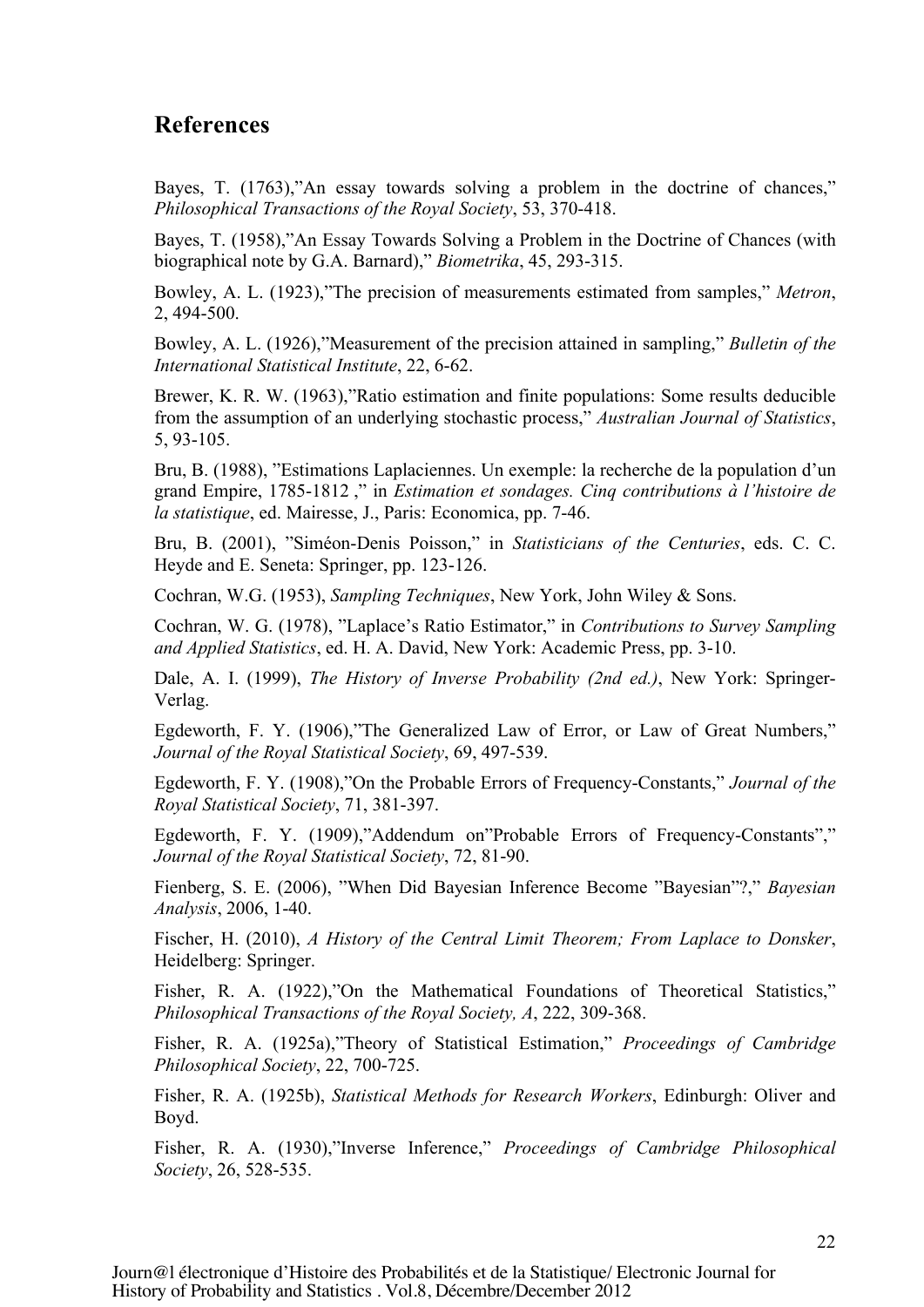Fisher, R. A. (1935),"The Logic of Inductive Inference," *Journal of the Royal Statistical Society*, 98, 39-82.

Graunt, J. (1662), *Natural and Political Observations upon the Bills of Mortality*, London: John Martyn.

Hacking, I. (1975), *The Emergence of Probability*, Cambridge: Cambridge University Press.

Hacking, I. (1990), *The Taming of Chance*, Cambridge: Cambridge University Press.

Hald, A. (1998), *A History of Mathematical Statistics from 1750 to 1930*: John Wiley & Sons.

Hald, A. (1999),"On the History of Maximum Likelihood in Relation to Inverse Probability and Least Squares," *Statistical Science*, 14, 214-222.

Hald, A. (2007), *A History of Parametric Statistical Inference from Bernoulli to Fisher, 1713-1935*, New York: Springer.

Hume, D. (1748), *An Enquiry Concerning Human Understanding*, London. Reprinted by Clarendon Press, Oxford by comments Selby-Bigge, L. A. (2nd edition 1902). Published in 1748 under the title *Philosophical Essay Concerning Human Understanding*.

Jeffreys, H. (1983), *Theory of Probability,* 3rd edition (1st edition 1939), London: Clarendon Press.

Keverberg, Baron de (1827), "Notes sur Quetelet," *Nouveaux Mémoires de l'Academie royal des sciences et belles-lettres de Bruxelles,* 4, 175-192

Kuusela, V. (2011), *Paradigms in Statistical Inference for Finite Populations ; up to the 1950s*, Helsinki : Statistics Finland Research Reports 257. (Also available at the University of Helsinki electronic archives https://helda.helsinki.fi/handle/10138/27416?localeattribute=en).

Lambert, J. (1760), *Photometria sive de Mensura et Gradibus Luminis, Colorum et Umrae,* Ausburg : Detleffsen.

Laplace, P. S. (1774), "Mémoire sur la probabilité des causes par les événements," *Mémoires de l'Académie des Sciences de Paris*, 6, 621-656.

Laplace, P. S. (1778), "Mémoire sur les probabilités," in *Mémoires de l'Académie Royale des Sciences de Paris,* Paris, pp. 1-98.

Laplace, P. S. (1783), "Sur les naissances, les mariages et les morts," *Mémoires de l'Académie Royale des Sciences de Paris,* 693-702.

Laplace, P. S. (1810), "Mémoire sur les approximations des formules qui sont fonctions de très grands nombres et sur leur application aux probabilités," *Mémoires de l'Académie Royale des Sciences de Paris,* 301-345.

Laplace, P. S. (1812a), *Théorie analytique des probabilités*, Paris: Gauthier-Villar.

Laplace, P. S. (1812b), *Essai philosophique sur les probabilités*, Paris: Bougois.

Lehmann, E. L. (2008), *Reminiscences of a Statistician*, New York: Springer.

Lexis, W. (1877), *Zur Theorie der Massenerscheinungen in der meschlichen Geselschaft*, Freiburg: Fr. Wagner'sche Buchhandlung.

Lexis, W. (1879), "Über die Theorie der Stabilität statistischer Reihen," in *Jahrbücher für Nationalökonomie und Statistik* (Vol. 32), pp. 60-98.